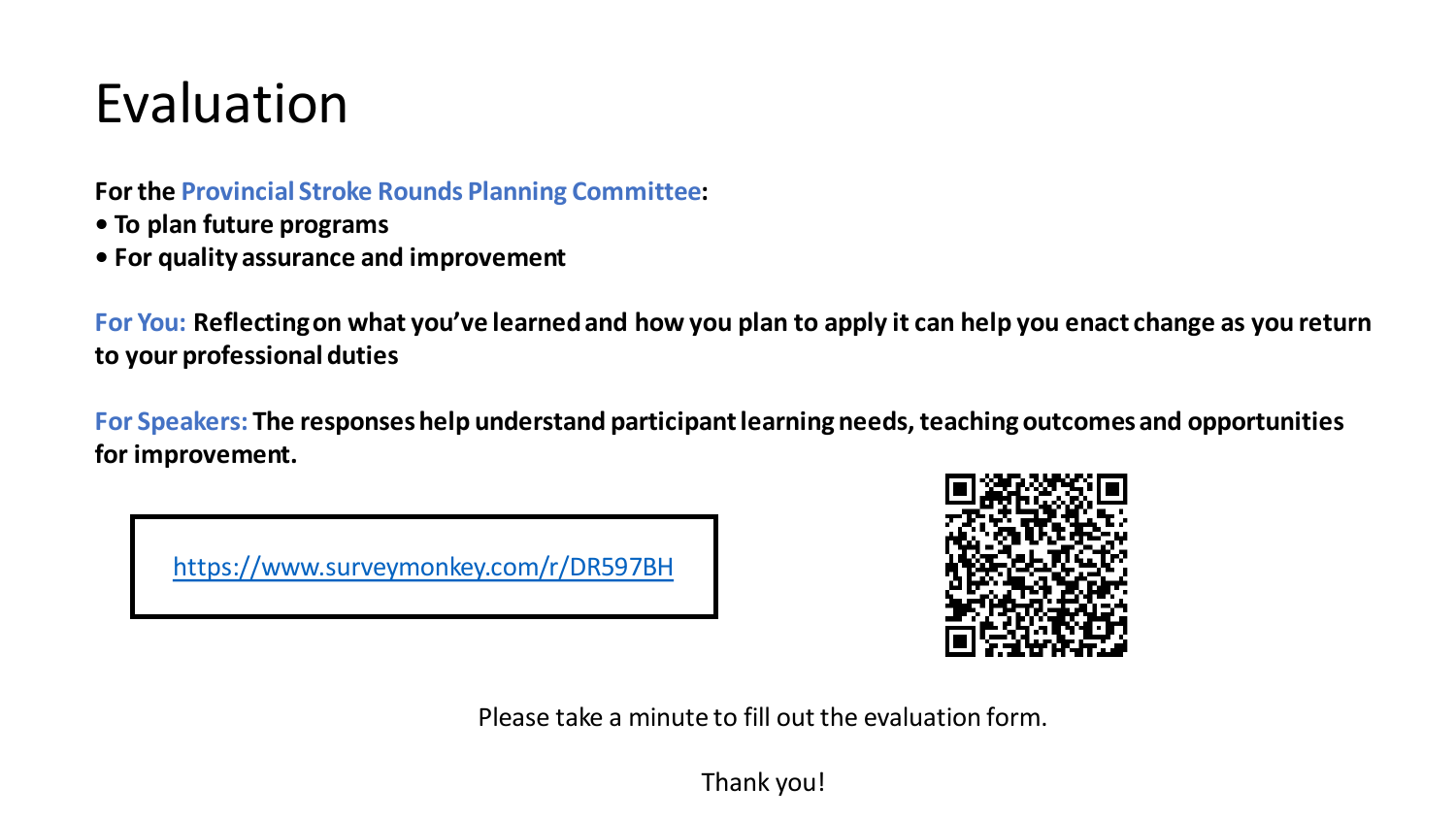#### **Mitigating Potential Bias (Provincial Stroke Rounds Committee)**

The Provincial Stroke Rounds Committee mitigated bias by ensuring there was no Industry involvement in planning or education content.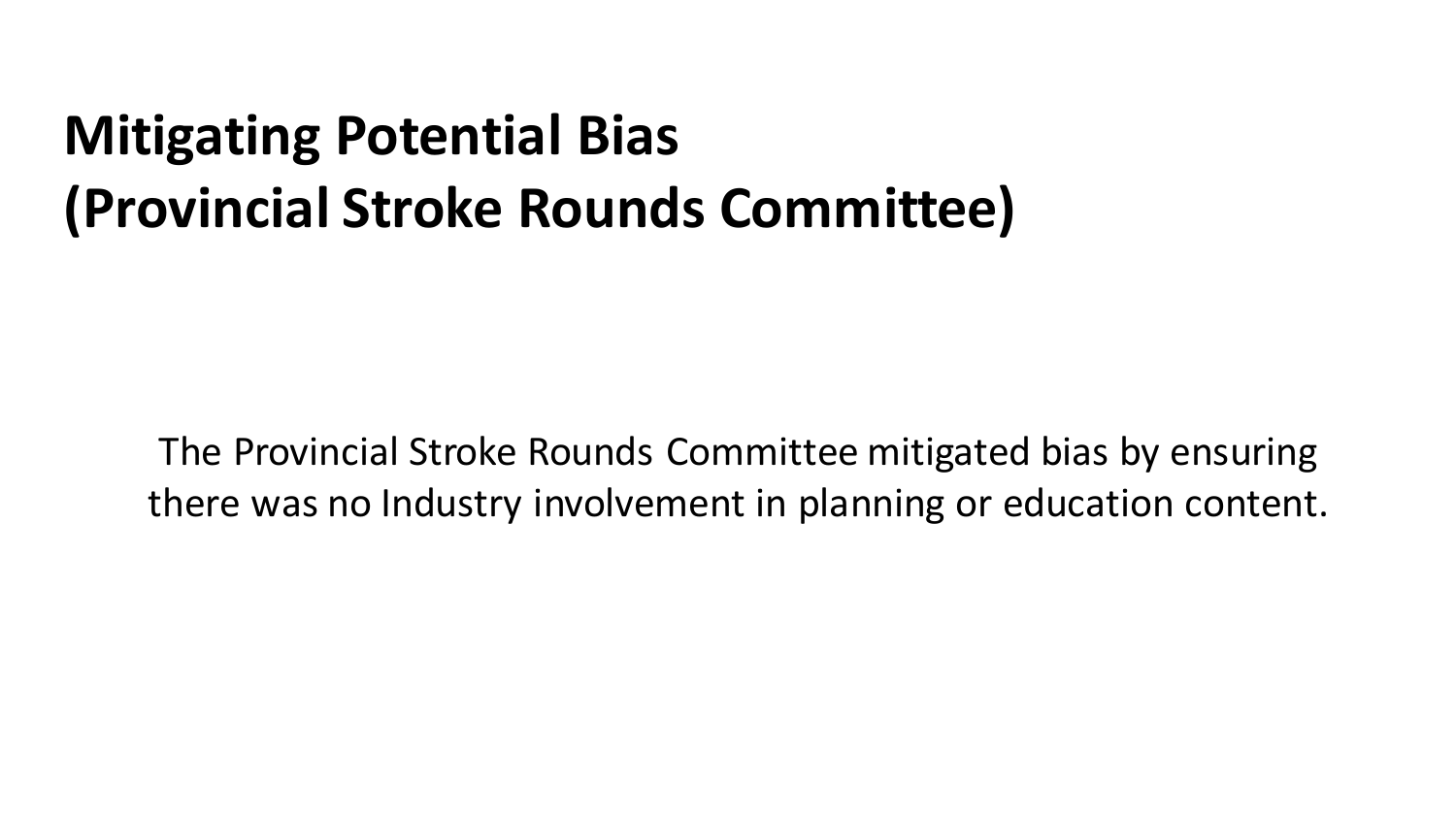# Enhanced Community Discharge Destinations

Southwestern Ontario Stroke Network

Provincial Stroke Rounds

Presented by: Margo Collver, Jeannette Masse and Laura Veenstra

October 2021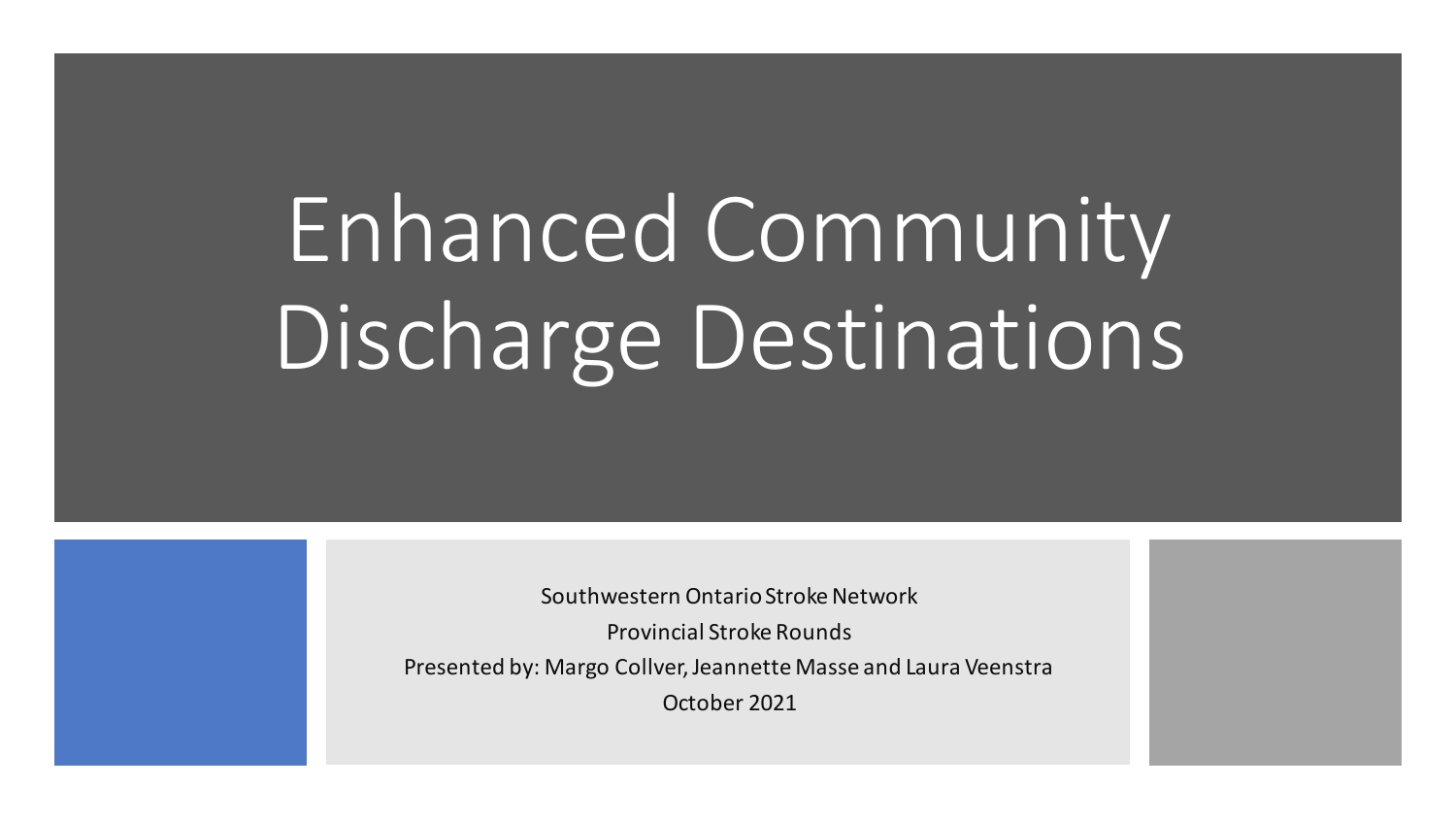#### **Disclosure of Affiliation, Financial Support & Mitigating Bias**

No relevant disclosures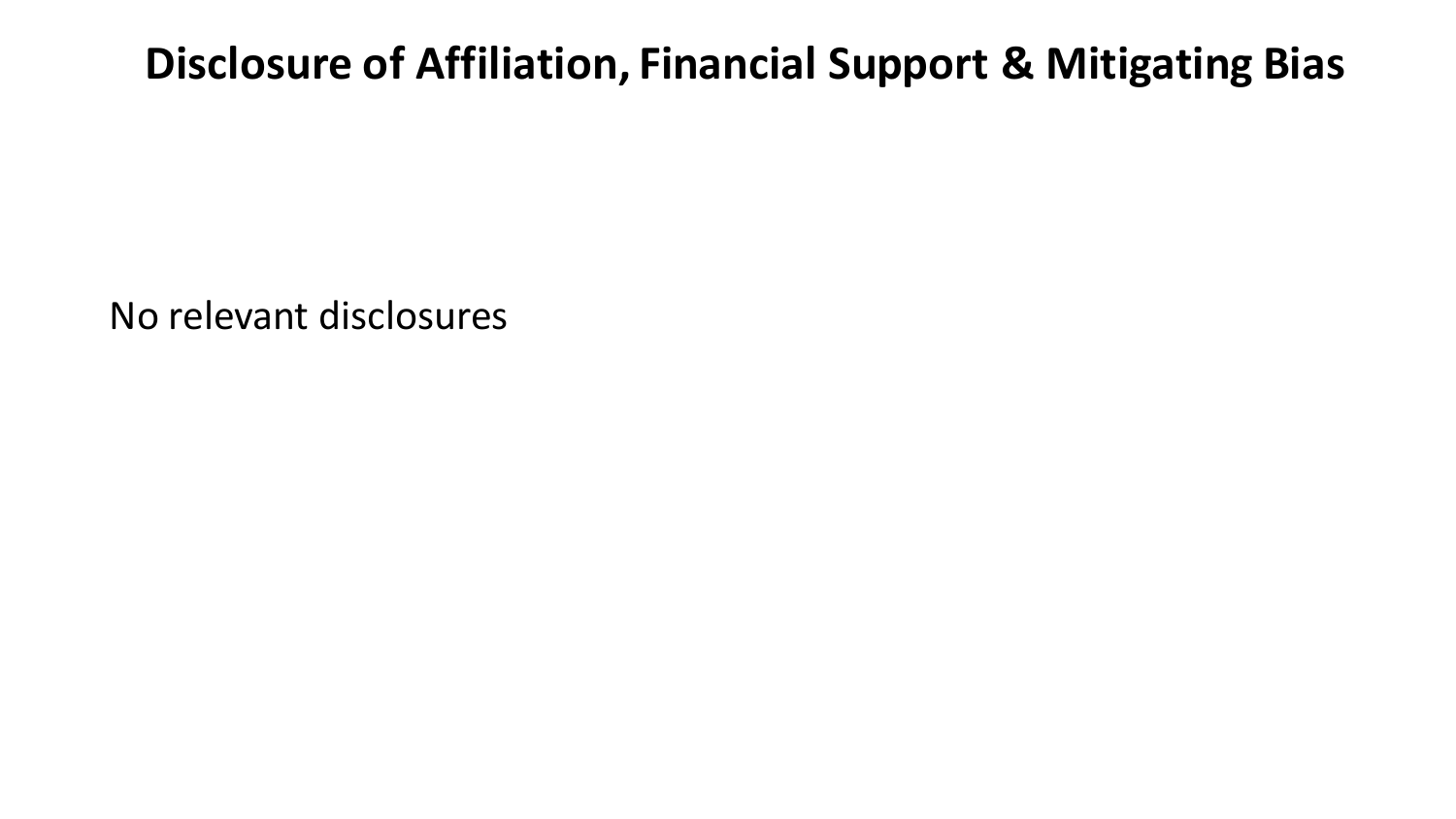#### **OBJECTIVES**



- Describe the creation and uniqueness of the Life After Stroke Programs
- Discuss the benefits and processes involved in these programs
- Explain program evaluation methods and challenges
- Describe the impact on program participants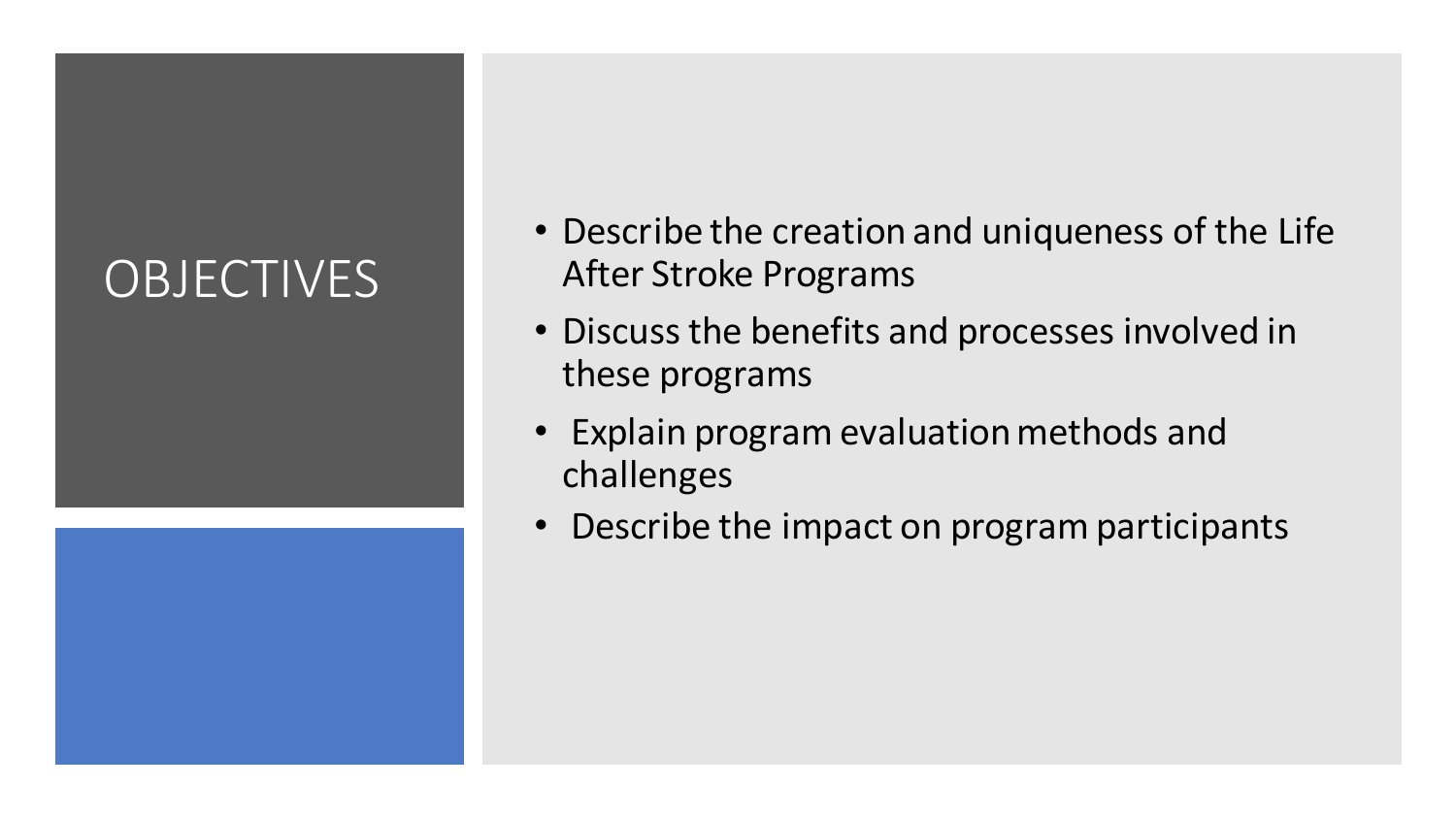### **Background**

Ongoing rehabilitation beyond 6 months after stroke leads to further gains in function and prevents decline (Teasall et al., 2015)

Stroke survivors were being discharged home without access to adequate ongoing rehabilitation services

Inconsistent availability of community services and lack of flow across community services due to limited integration and coordination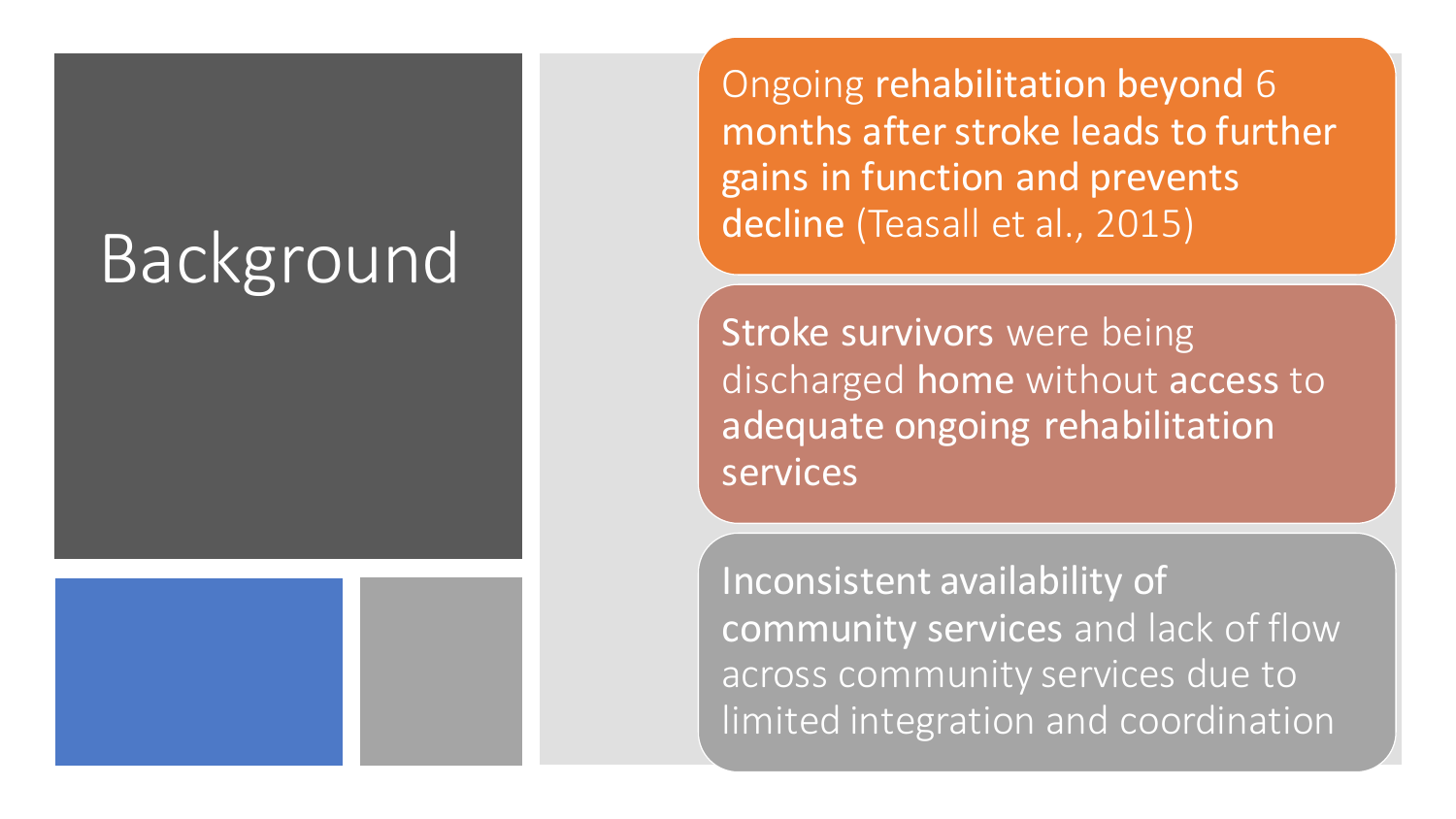Community Stroke Rehabilitation Teams (South West Local Health Integration Network)

# COMMUNITY Stroke **Rehabilitation TEAM**

Specialized expertise, coordinated teamwork and a personalized approach to supporting stroke survivors in their communities.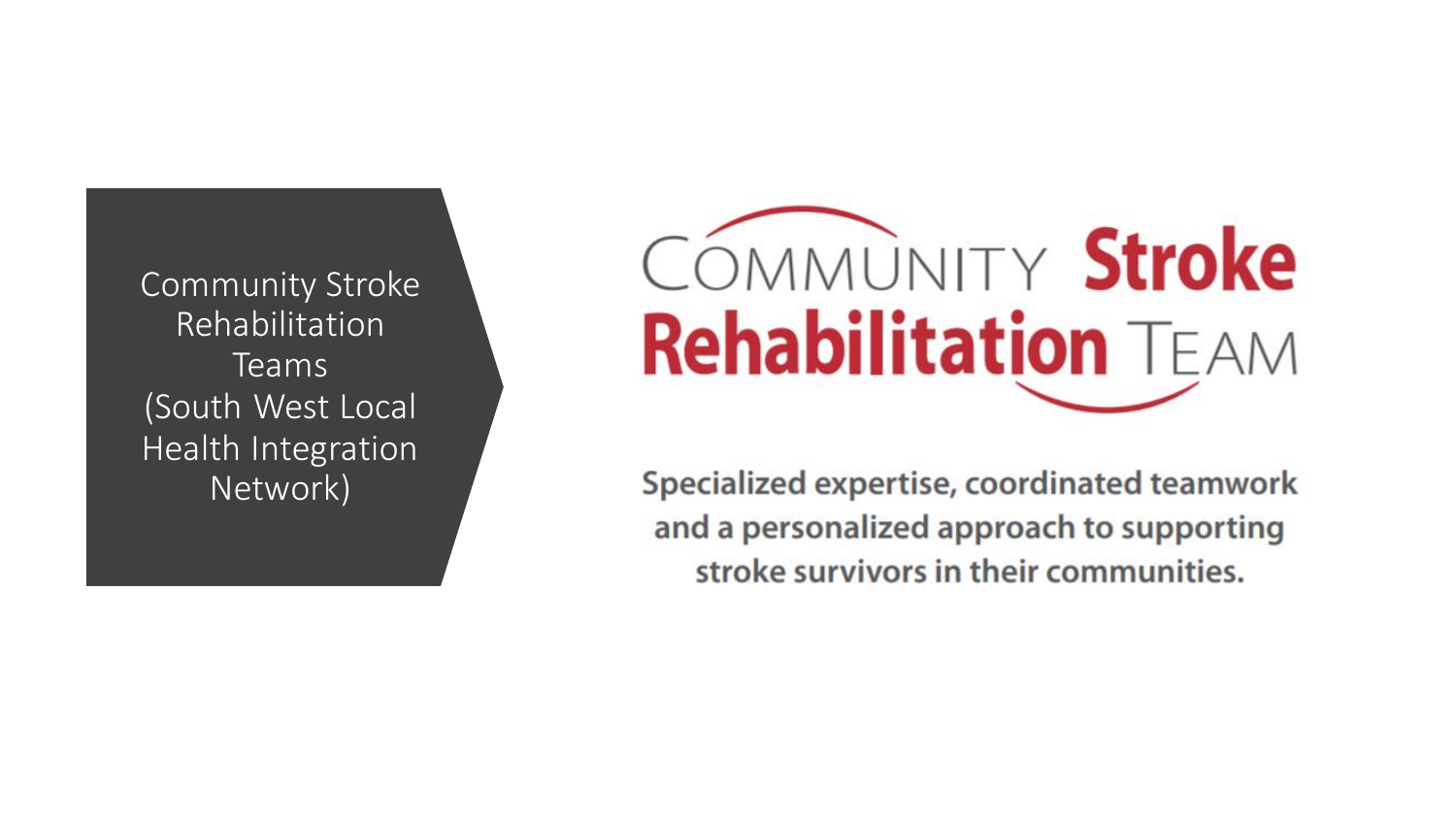#### Key System Challenges

Community Stroke Rehabilitation Team identified lack of discharge options available to clients resulting in upstream issues, eg re-referrals and longer wait lists

Limited options for physical exercise for stroke survivors with residual impairments

Availability of exercise equipment suitable for a disabled population (eg. NuStep bike, etc.)

Limited access to transportation a barrier to accessing **services** 

Lack of available, accessible, organized secondary stroke prevention education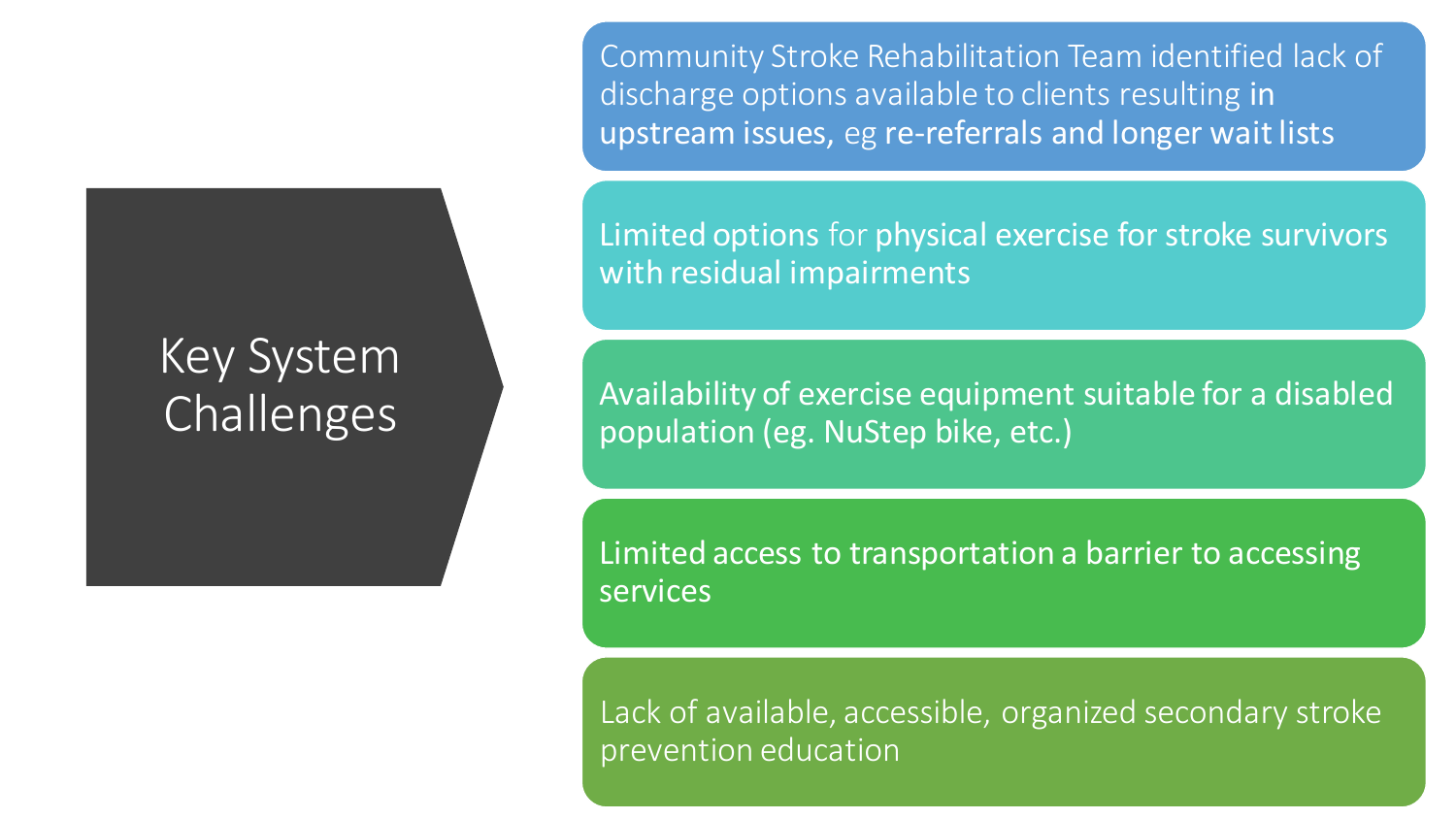# Building on ADP Foundation

Adult Day Services presented as an underutilized component of the stroke recovery process

Adult Day Program mandate already included the goal of maximizing function

Day Program staff familiar with stroke survivors

Day Program environment adapted easily to incorporate promoting/maintaining functional recovery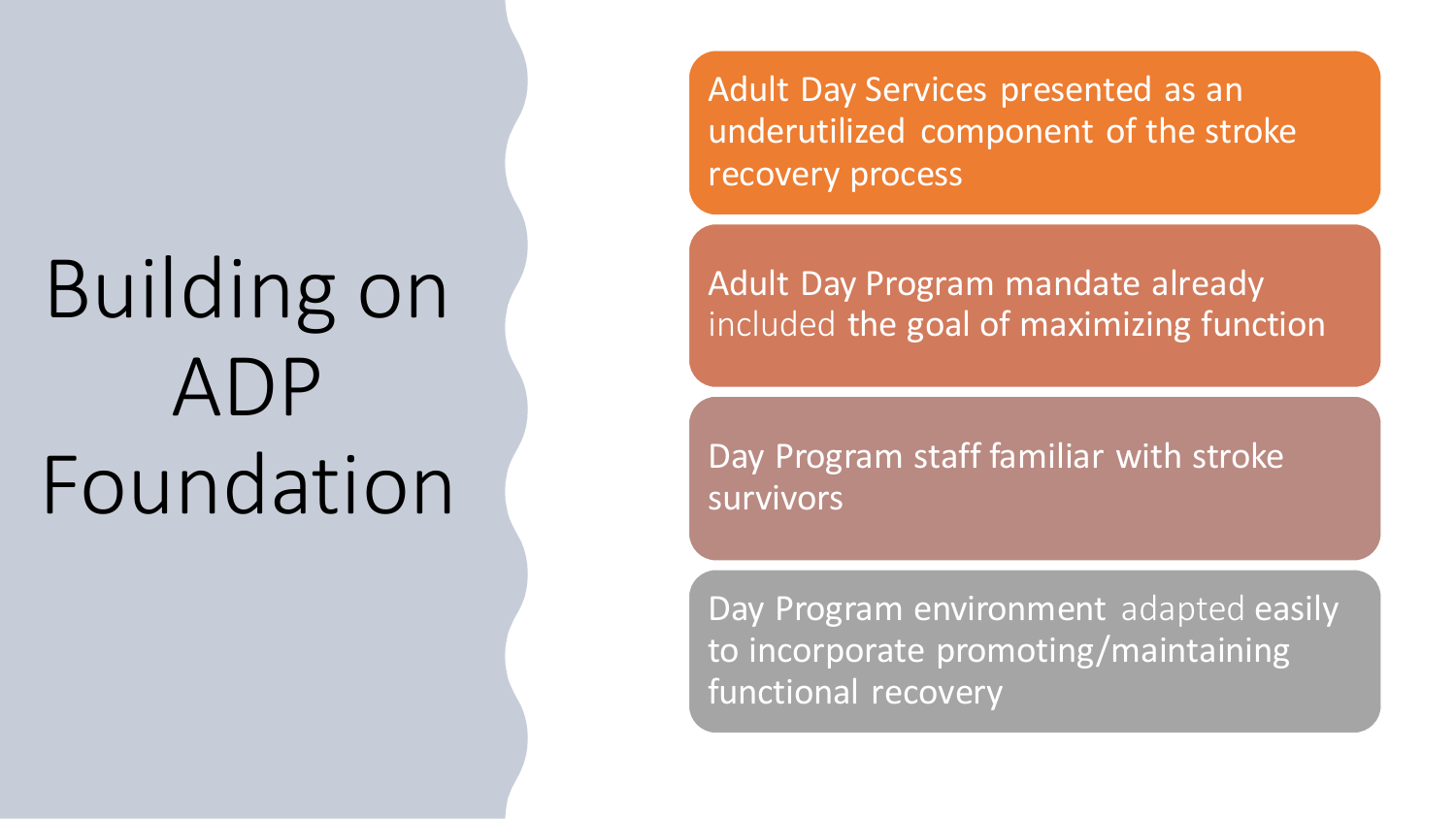

### Creation of the Program

Referrals originally through Community Care Access Centre

Successfully negotiated with South West LHIN for referrals to come directly from Community Stroke Teams (professional stroke therapists)

Needed to differentiate ourselves from regular Adult Day Programs

Surveyed program clients and the winning name was:

#### *LIFE AFTER STROKE*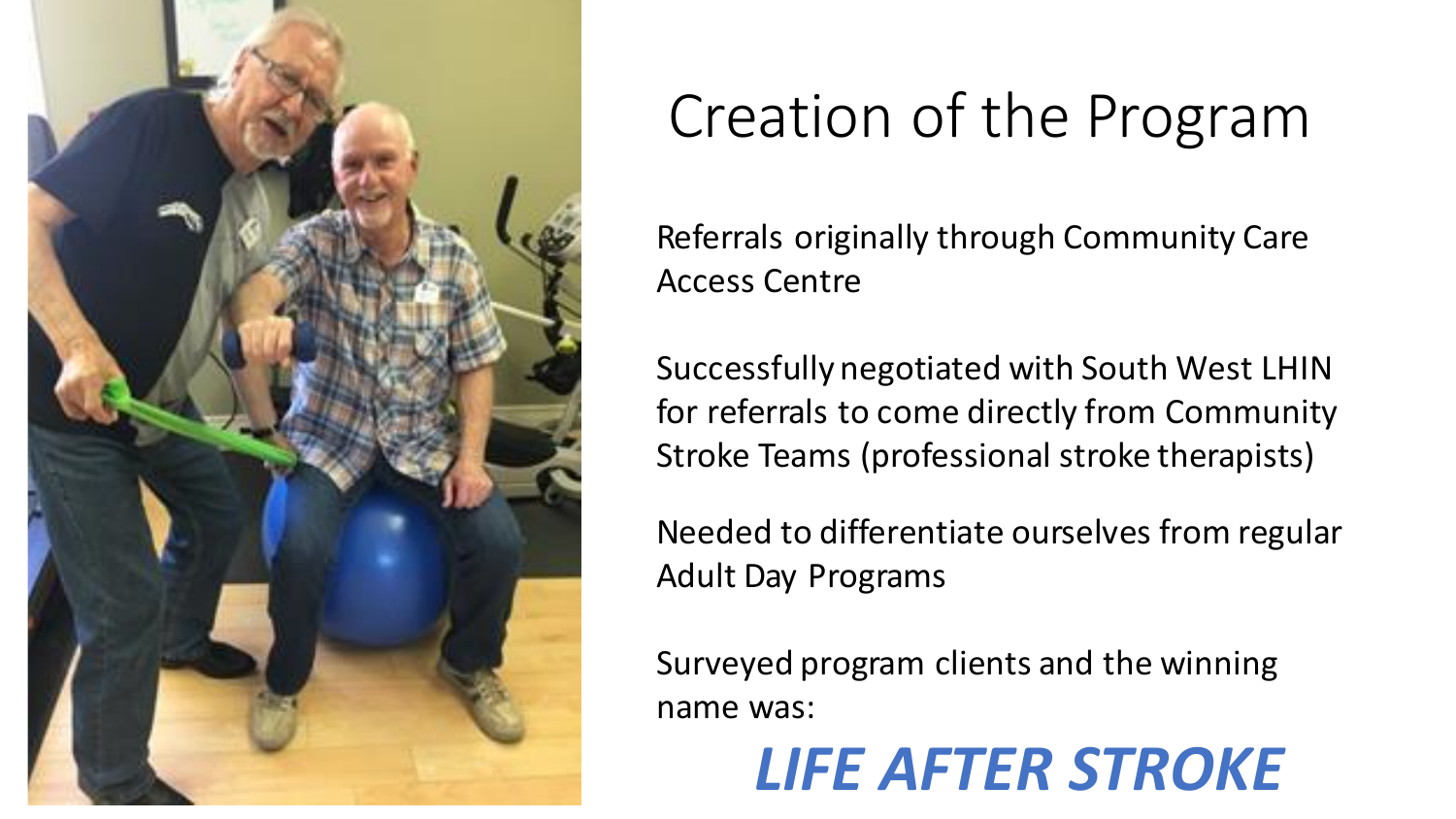A recovery focused, goal directed program for individuals who have had a stroke

Program includes: physical exercise, thinking & memory stimulation, health & wellness education, social/recreation activities

**WHAT** is Life After Stroke?

Stroke Network funding provided to programs to support purchase of specialized equipment appropriate for stroke recovery

Program staff are trained and supported by specialized stroke teams with knowledge of best practice stroke care

Unlike regular ADP's, Life After Stroke programs are time limited/transitional in nature

Upon discharge, clients are assisted to find programs in their community to support their continued recovery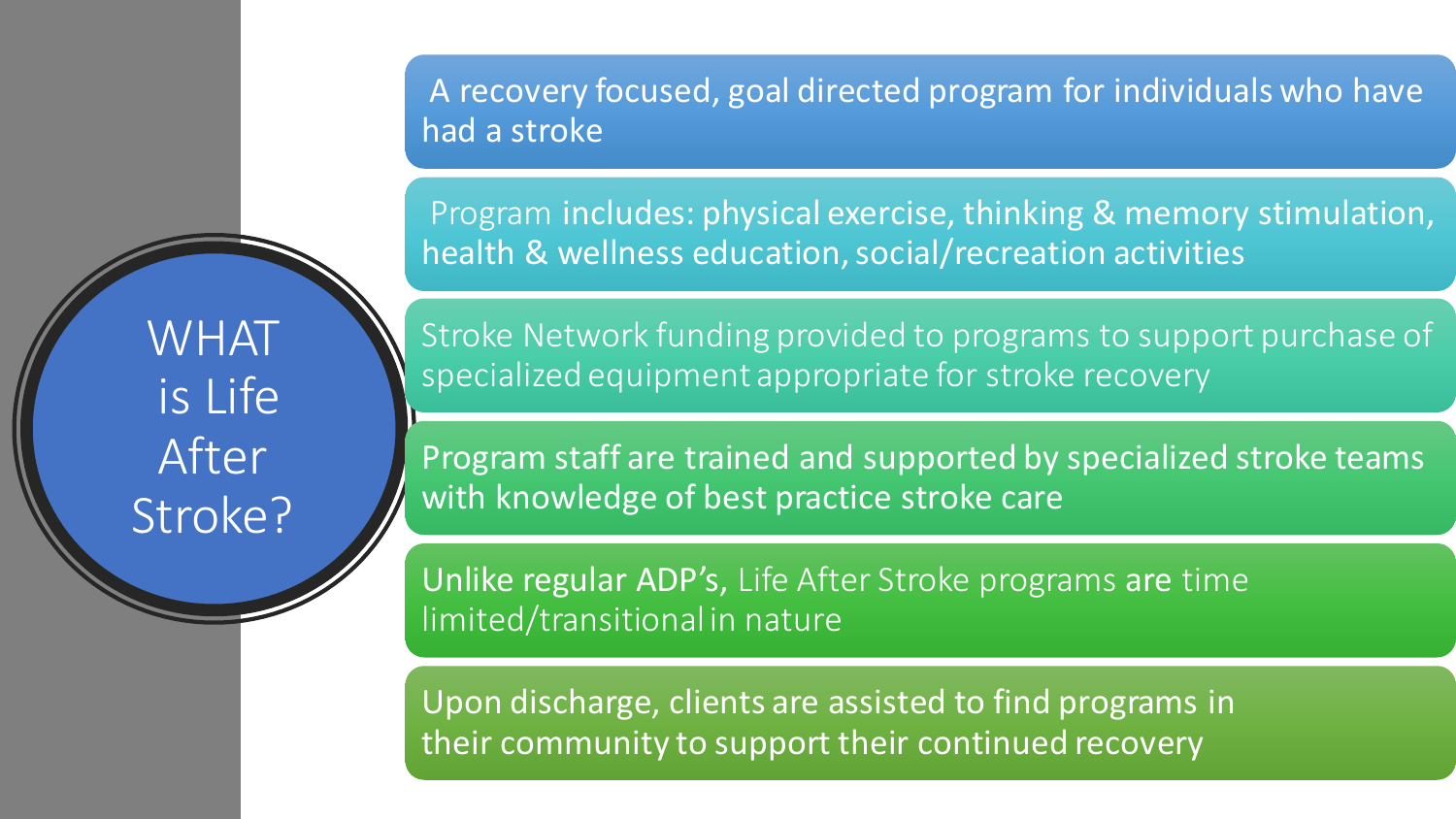### Benefits

#### Supports system flow

Creates opportunity for further recovery

Support provided by peers allows clients to adjust to changed condition/new normal

Helps reduced social isolation and associated depression

Respite and support to family/caregiver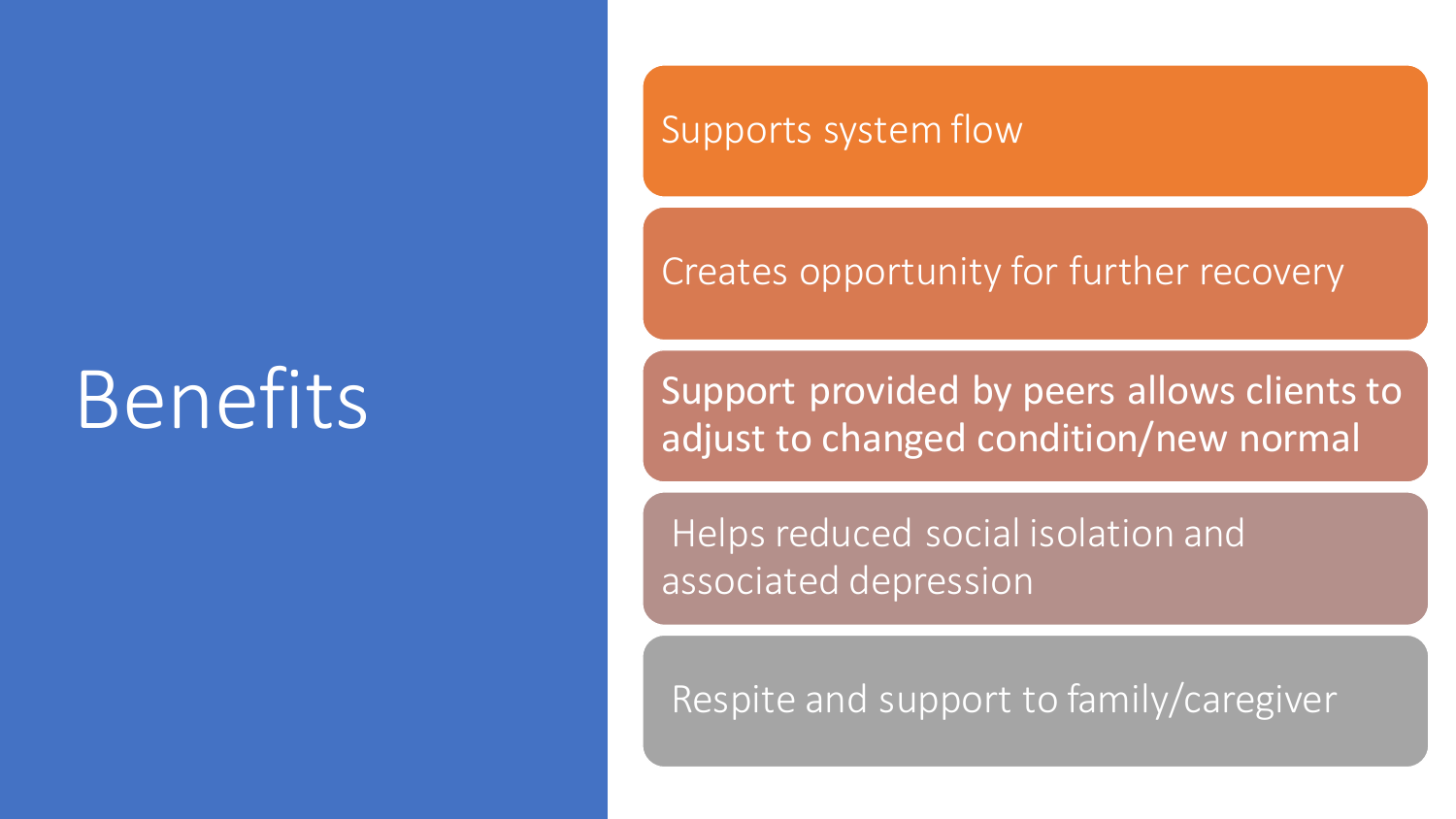### WHO?

Stroke Survivors who have completed outpatient or community-based stroke rehab and would benefit from additional support and a supervised exercise program

Participants must be able - and *motivated* to actively participate in the program

Participants have identified goals for their continued stroke recovery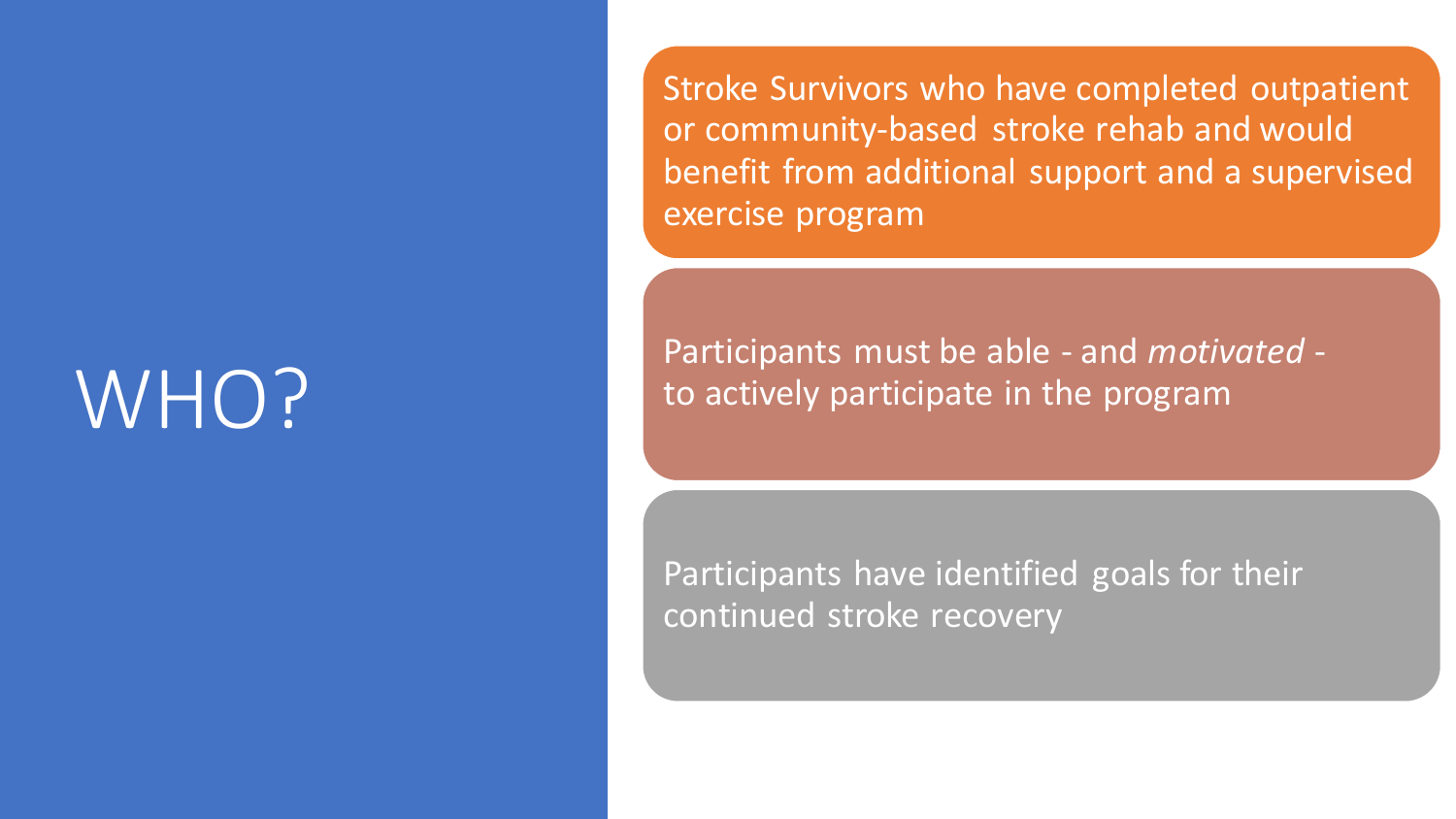### WHY?

Provides an exit strategy from communitybased and outpatient rehabilitation

Partnership ensures availability of specialized consultation, support and training as needed

Warm referrals and ongoing relationship between Life After Stroke and Community Stroke Teams ensures continuity of care

Reduced vascular/chronic disease through exercise and Secondary Stroke Prevention education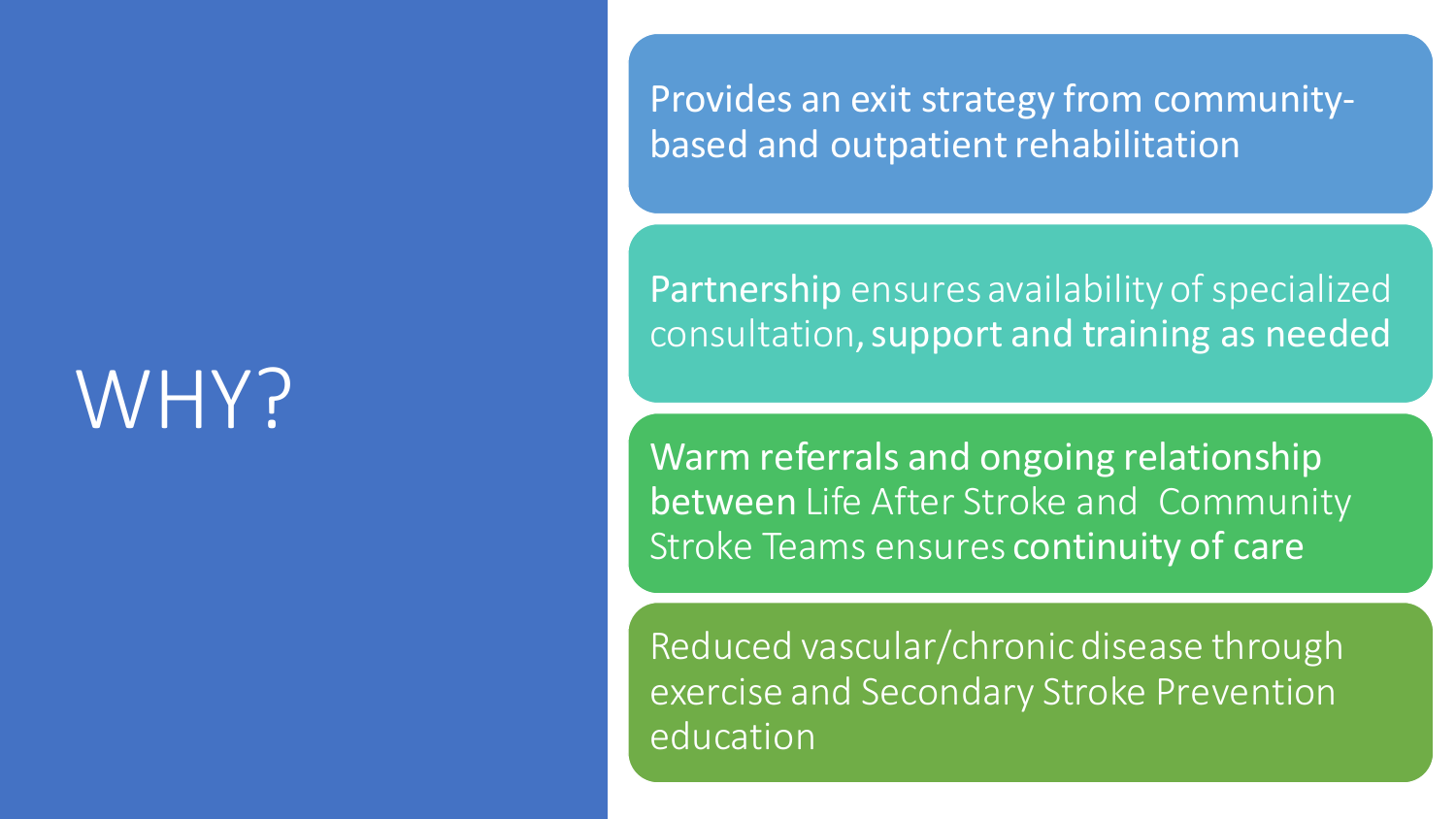## HOW?

CSRT refers client, sets up tour/trial of LAS and accompanies stroke survivor to program

CSRT and LAS staff determine eligibility based on initial warm referral visit and program's ability to manage client's level of care.

CSRT completes referral and sends with discharge summary to LAS program coordinator

Rehab Assistant assigned as contact for LAS staff to connect for support, questions, concerns, etc.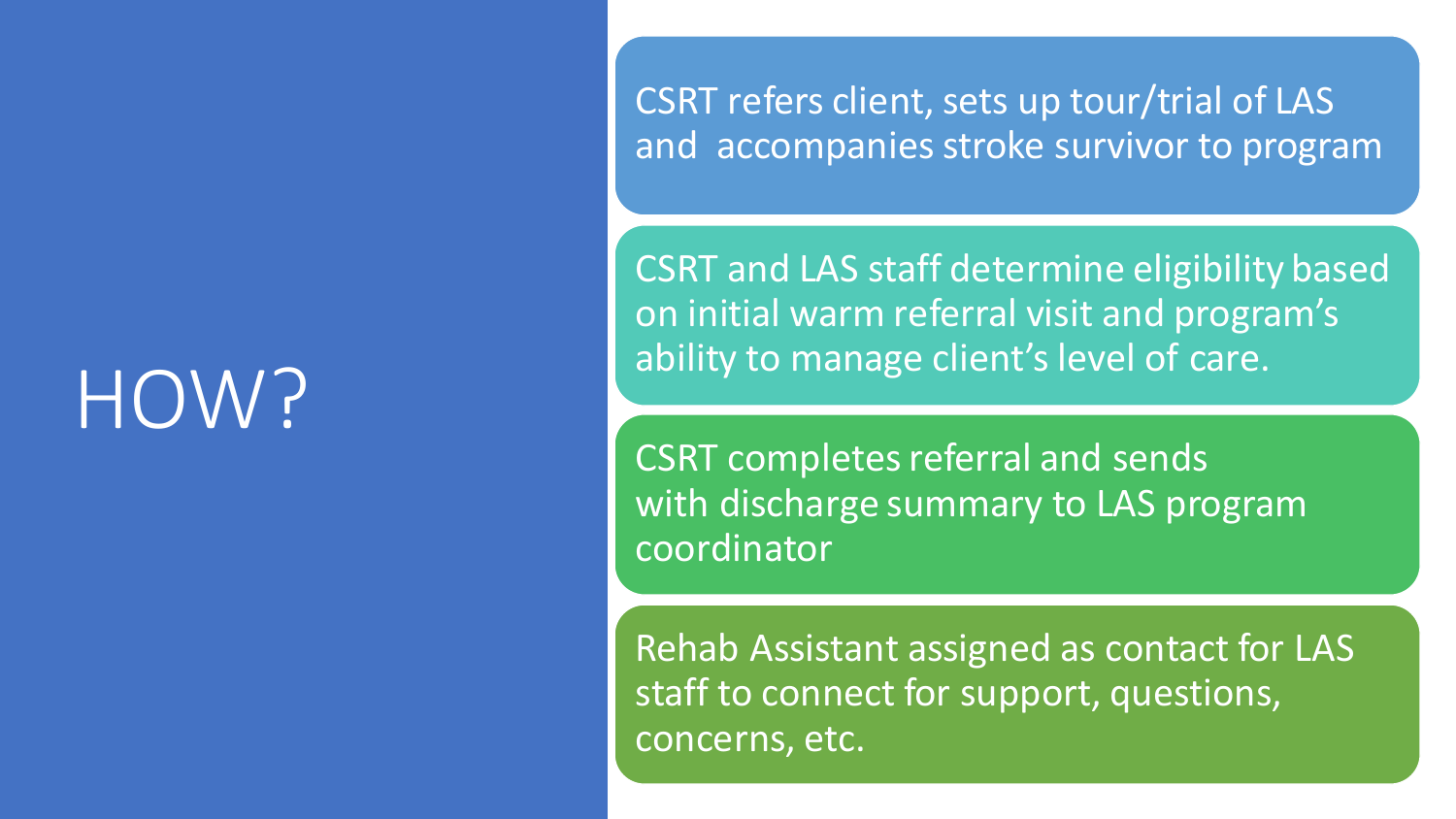#### Community Stroke Team Support to Life After Stroke Programs

CSRT staff provide a warm hand off and transition support for participants

1:1 support to introduce staff to participant's prescribed exercises (CSRT binder)

Demonstration/training of stroke best practice techniques

Planned and scheduled group education sessions

Check-in visits to observe program in action and provide support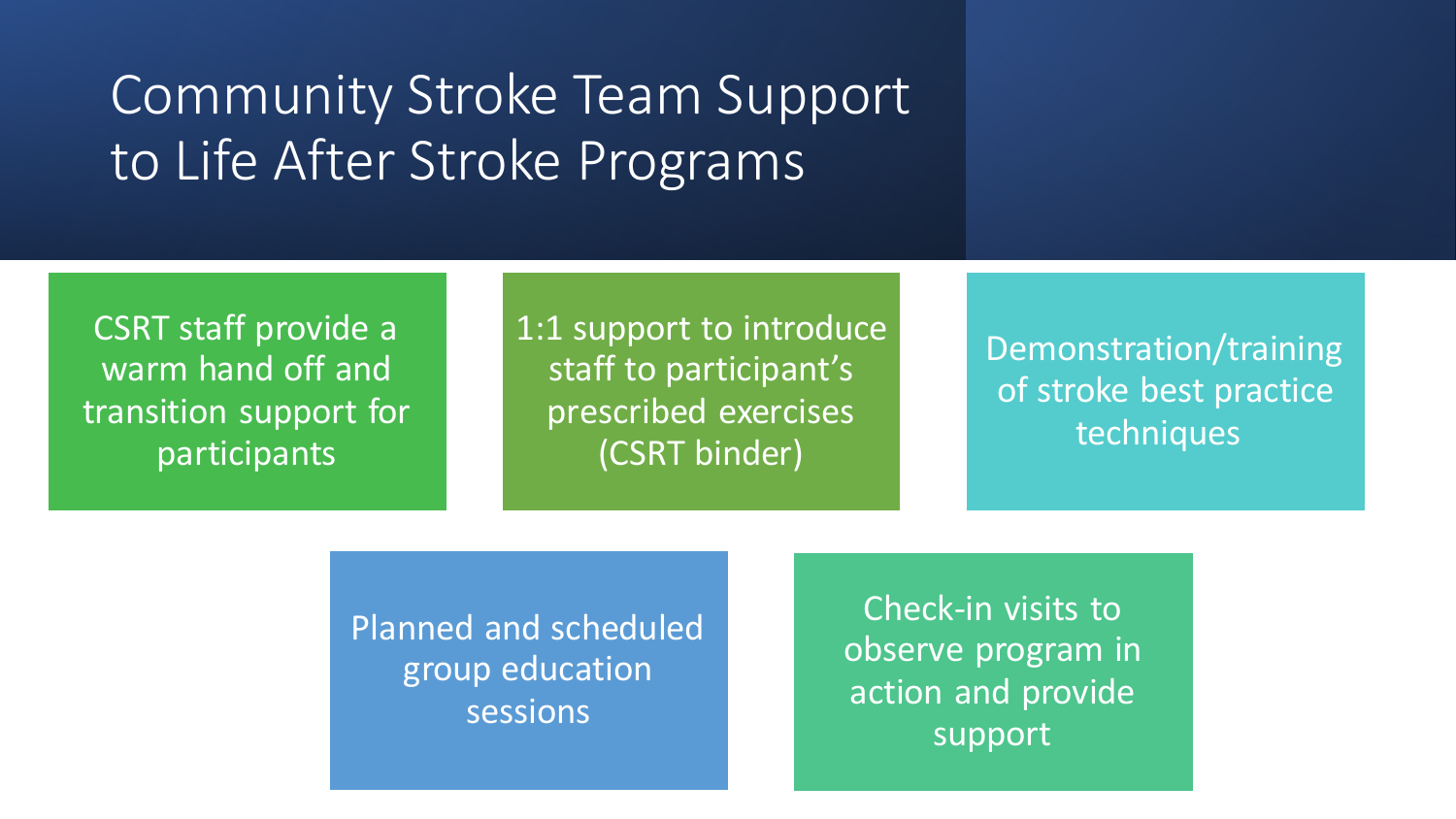#### New Program Sample Training Schedule

Members of the CSRT (PT, OT, SLP, SW, RN, TR, RT) provide Education Sessions on the following:

- **What is A Stroke?** (nutrition information, health & bp monitoring etc.)
- **Lower Extremity & Mobility** (Intro to FAME/PRES, transfers, adaptive aids)
- **Cognition** (post stroke behaviour change, pain, perception, ADL's)
- **Upper Extremity** (adaptive aids, exercise equipment, proper support techniques)
- **Communication and Swallowing** (safe swallowing strategies, supported conversation techniques)
- **Coping and Adjustment** (post stroke depression, changes in mood, peer support)

Followed by yearly Refresher Days to address identified Learning Needs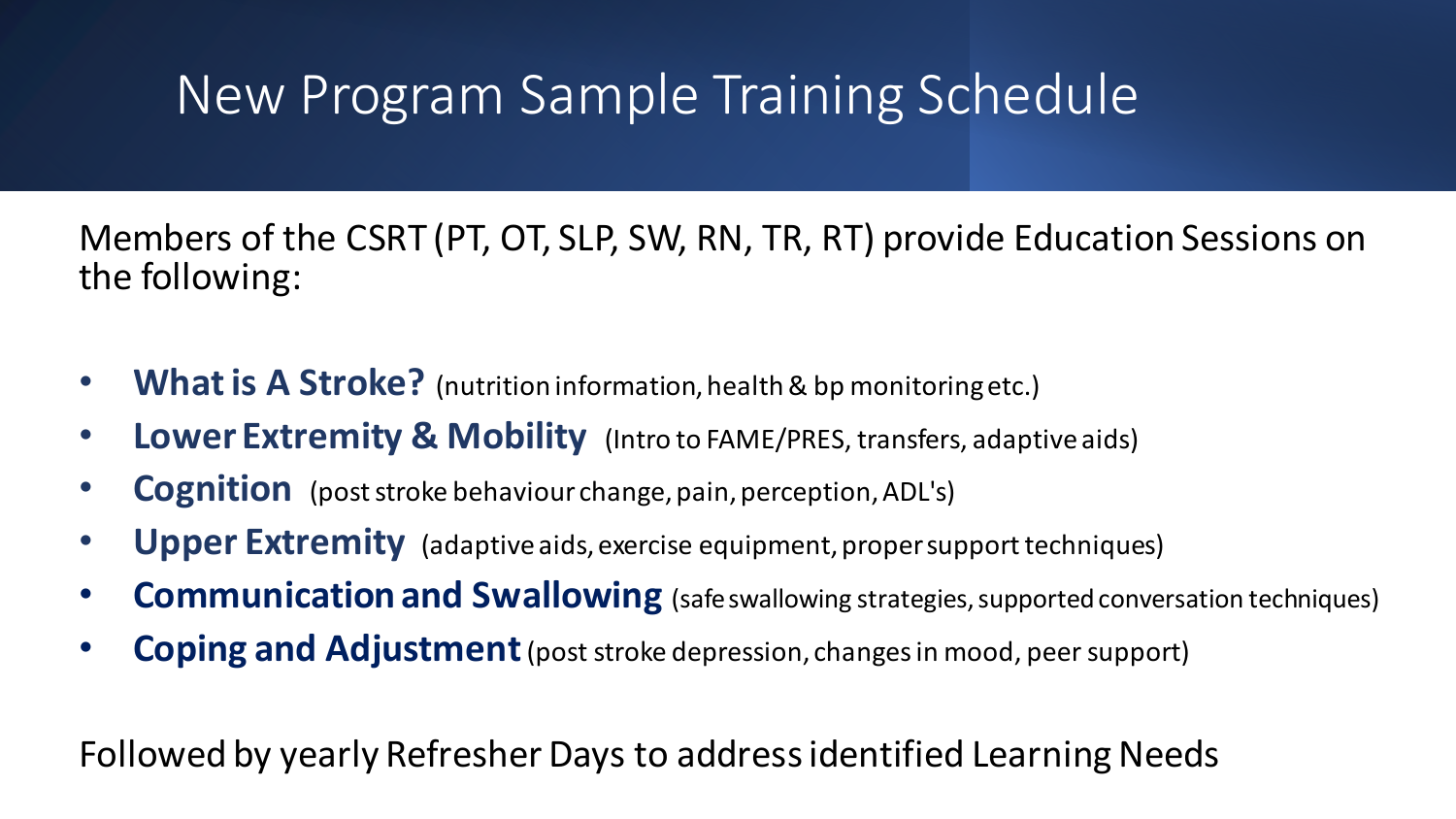#### Outcomes & Evaluations

Outcomesinclude Functional Independence Measure (FIM) and Return to Normal Living Index (RNLI)

Completed at intake, discharge and 6 months post discharge

LAS participant's recovery evaluated based on these outcome measures

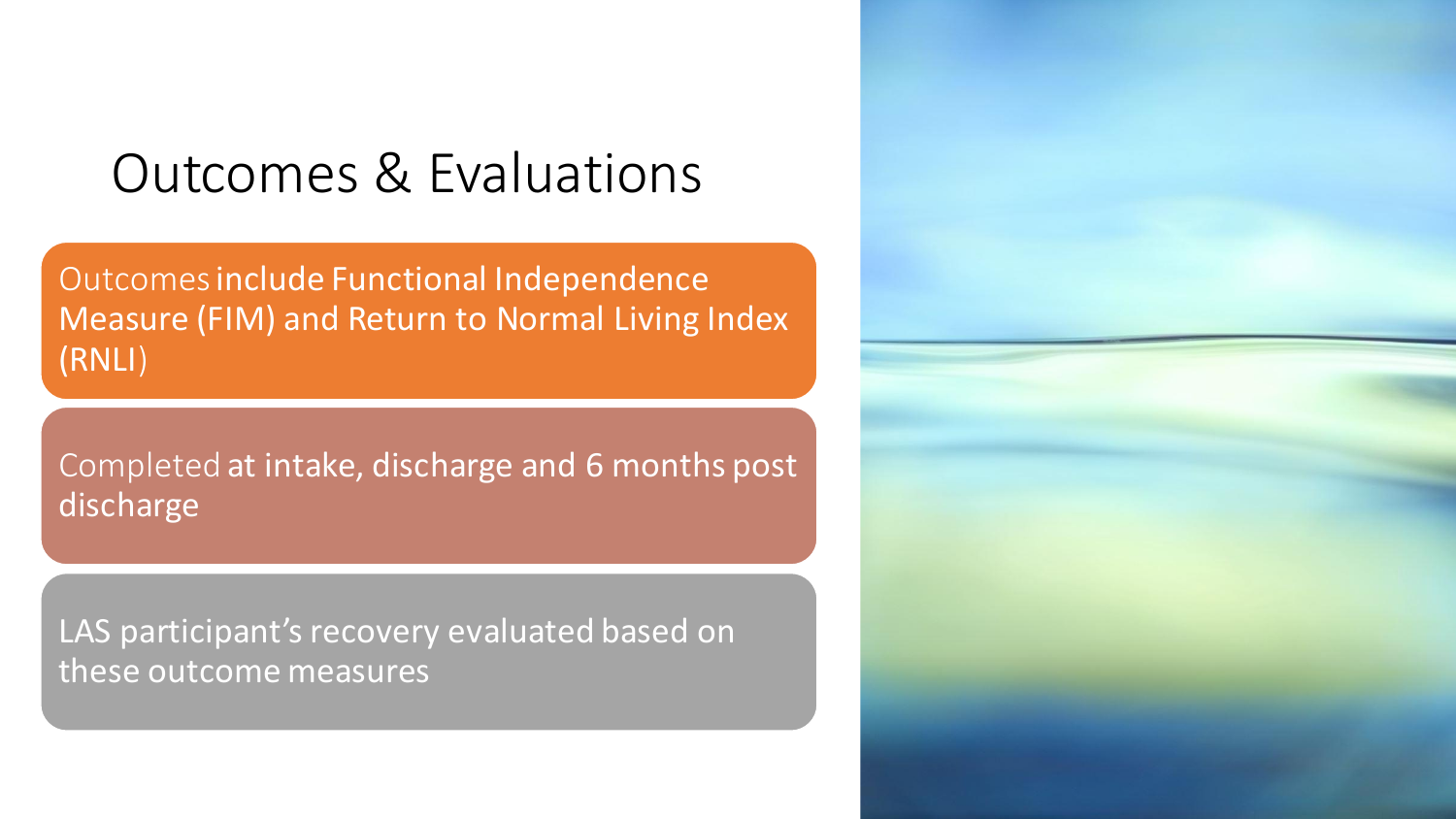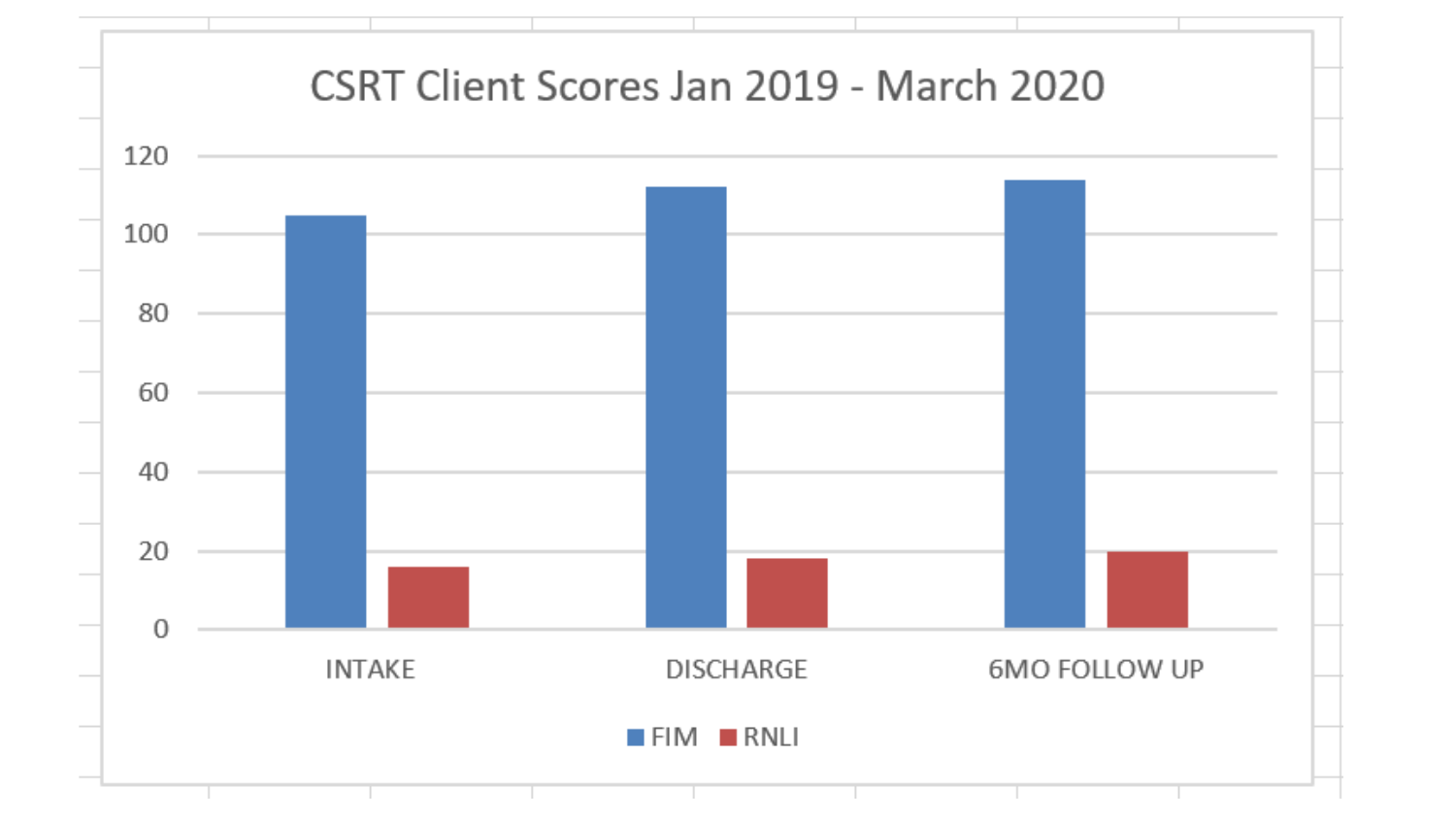#### Sample of LAS Participant Scores



**FIM RNLI**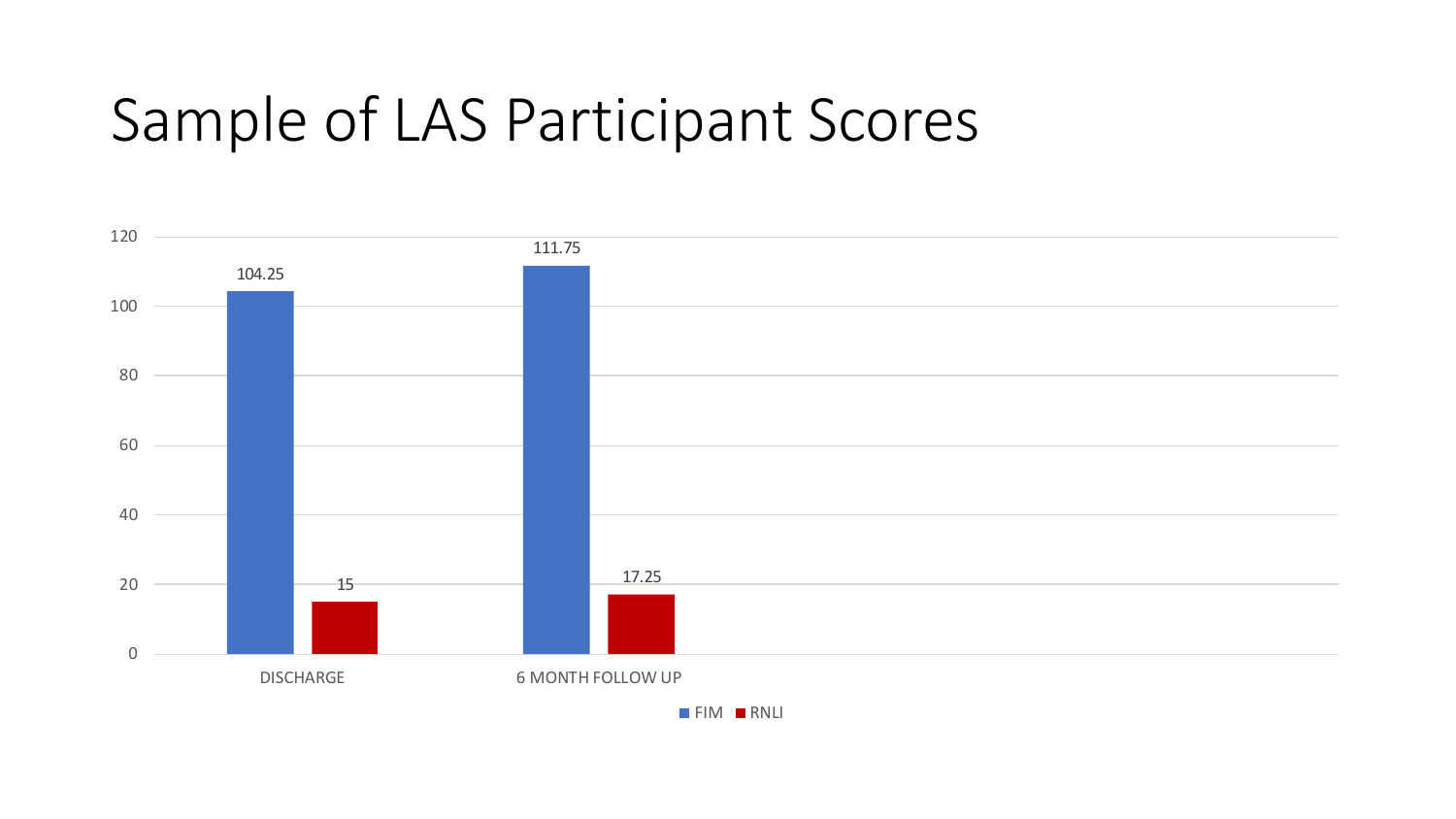#### LAS Outcomes & Evaluations

LAS facilitators complete Quality of Life Measurement at Intake and discharge

Areas measured include: mobility, self-care, usual activities, pain/discomfort, anxiety/depression on a scale of 1 to 5.

Score can indicate 5 levels of perceived problems. (mobility, self care, usual activities, pain, depression/anxiety)



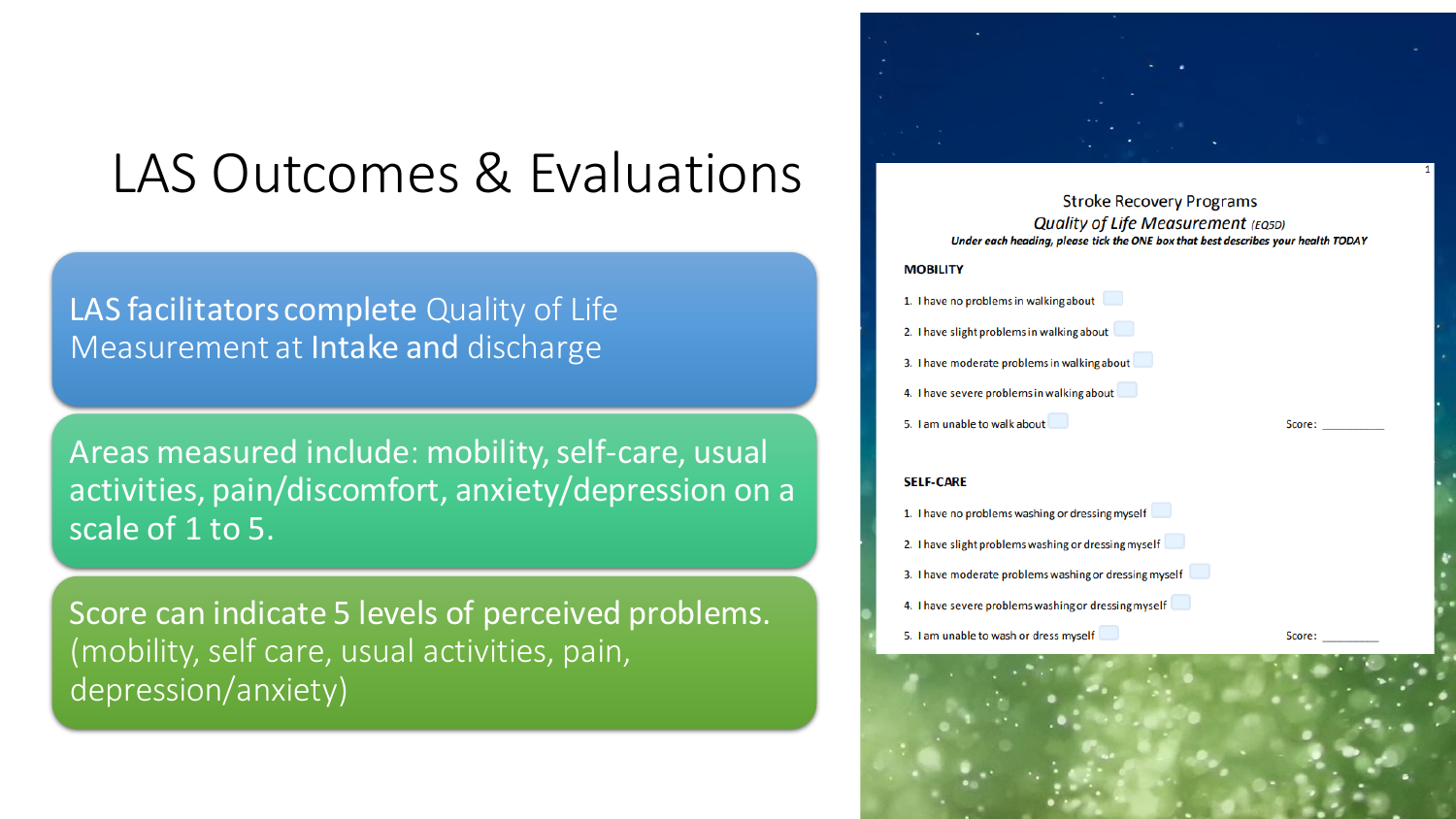







Goal Setting **Fitness/Cardio Tracking** 

Six minute walk test



 $\Delta$ 

 $\boldsymbol{\mathcal{N}}$ 

Blood Pressure Monitoring

Berg Balance Test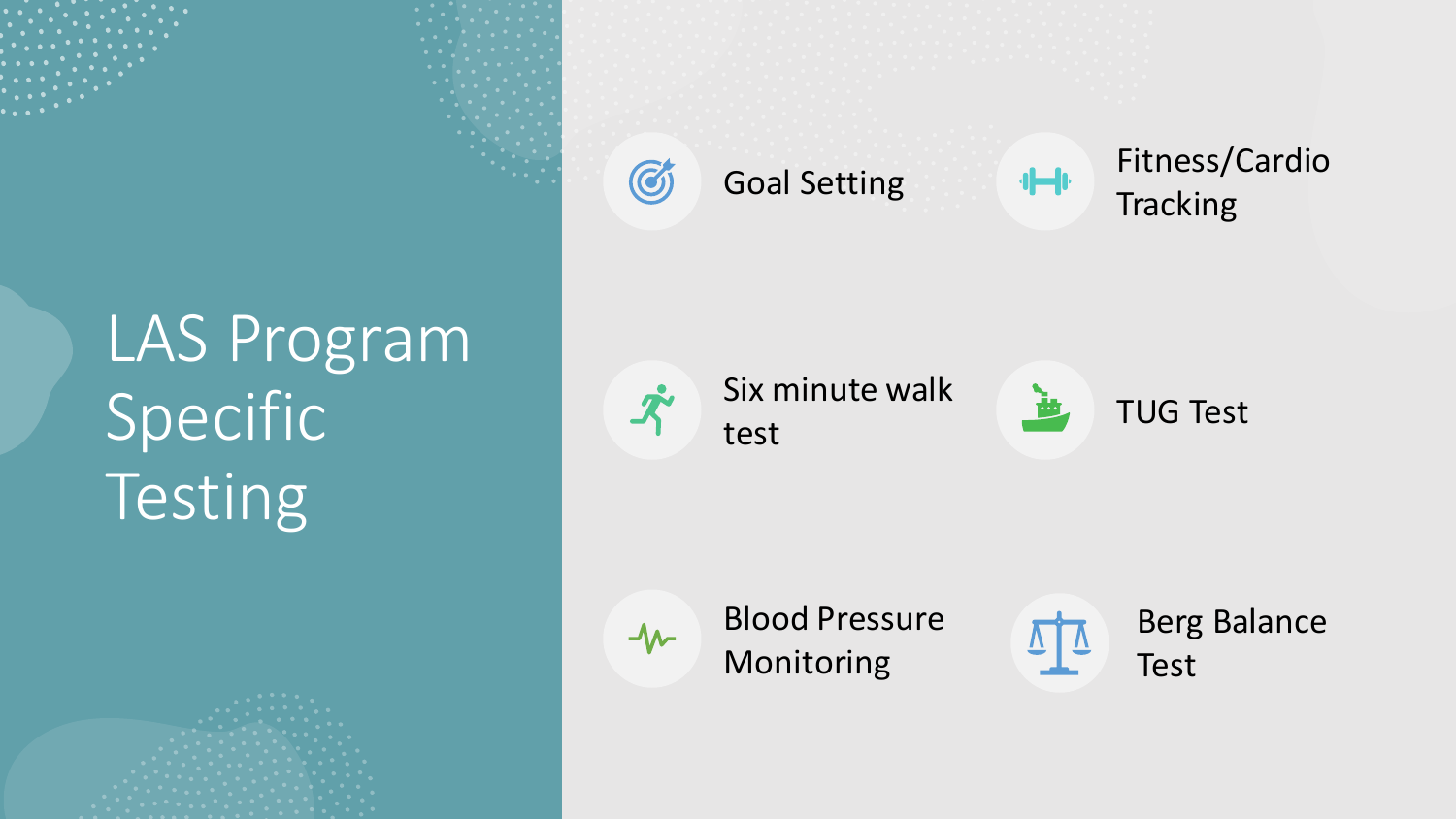

#### Suggested Equipment

| Nu-step                               |
|---------------------------------------|
| Treadmill                             |
| <b>Hand Bike</b>                      |
| Upper Extremity Exercise / GRASP Kits |
| <b>Free Weights</b>                   |
| <b>Practice Staircase</b>             |
| Wii, X-box games/accessories (TV)     |
| <b>Therabands and Exercise Balls</b>  |
| <b>Blood Pressure Monitors</b>        |
| <b>Activator poles</b>                |
| <b>Cognitive Work Sheets</b>          |
| Recreation supplies                   |
| <b>Aphasia Friendly Tools</b>         |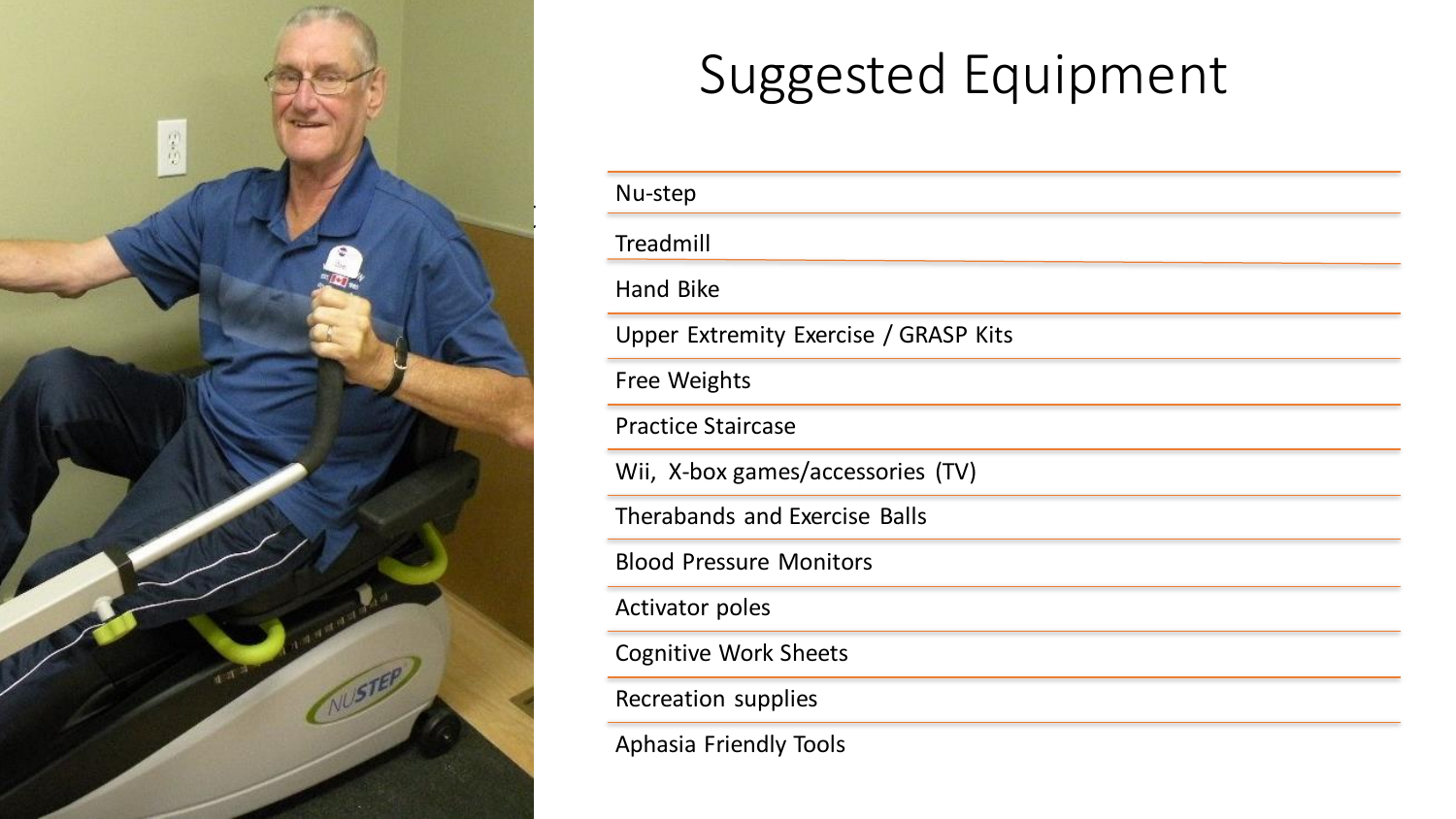#### ACTIVATOR POLES

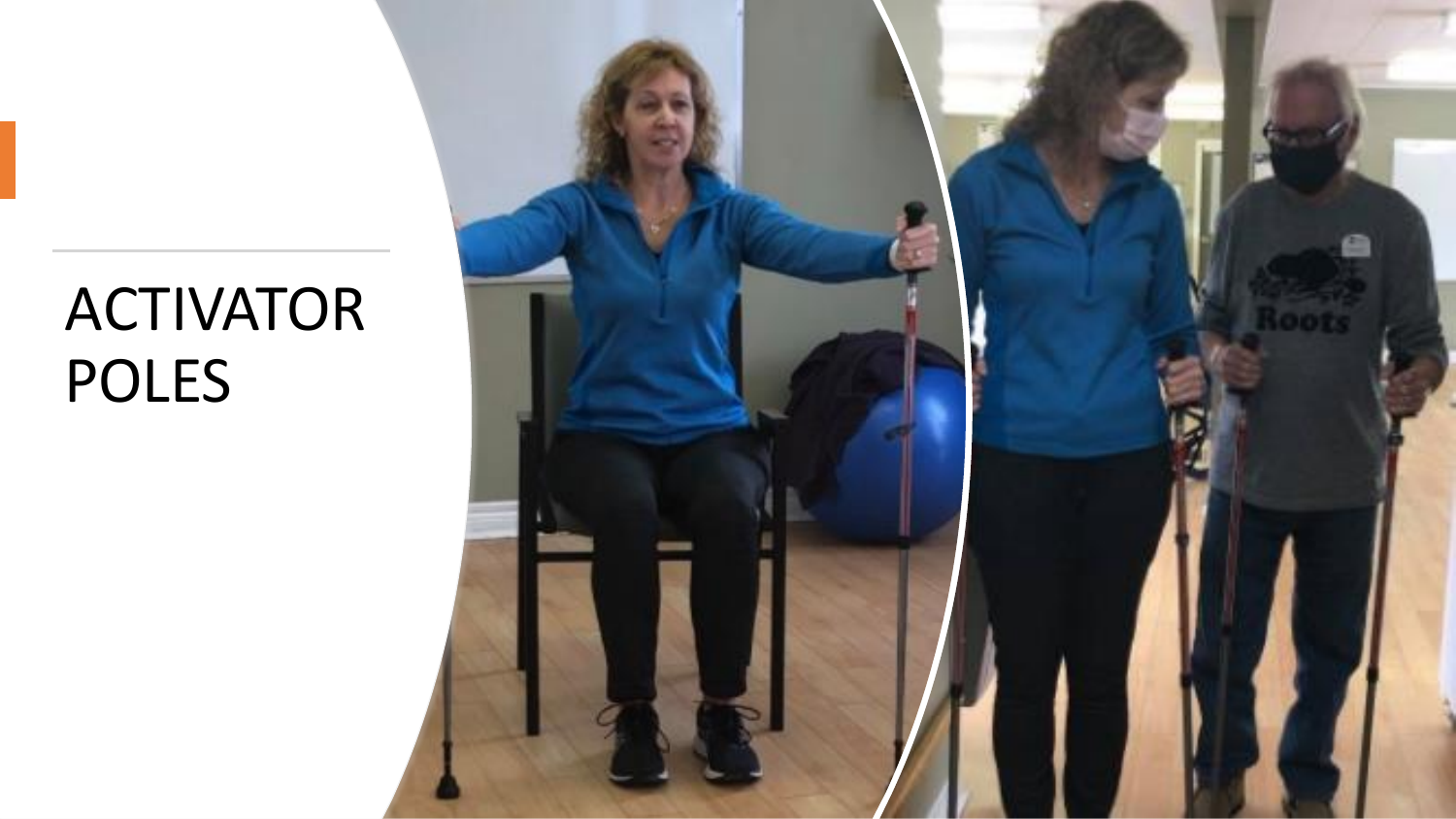#### Video/Client Testimonials

#### One Care - Stroke Program - Clinton, Ontario – YouTube <https://www.youtube.com/watch?v=BSoth1AjiKA>

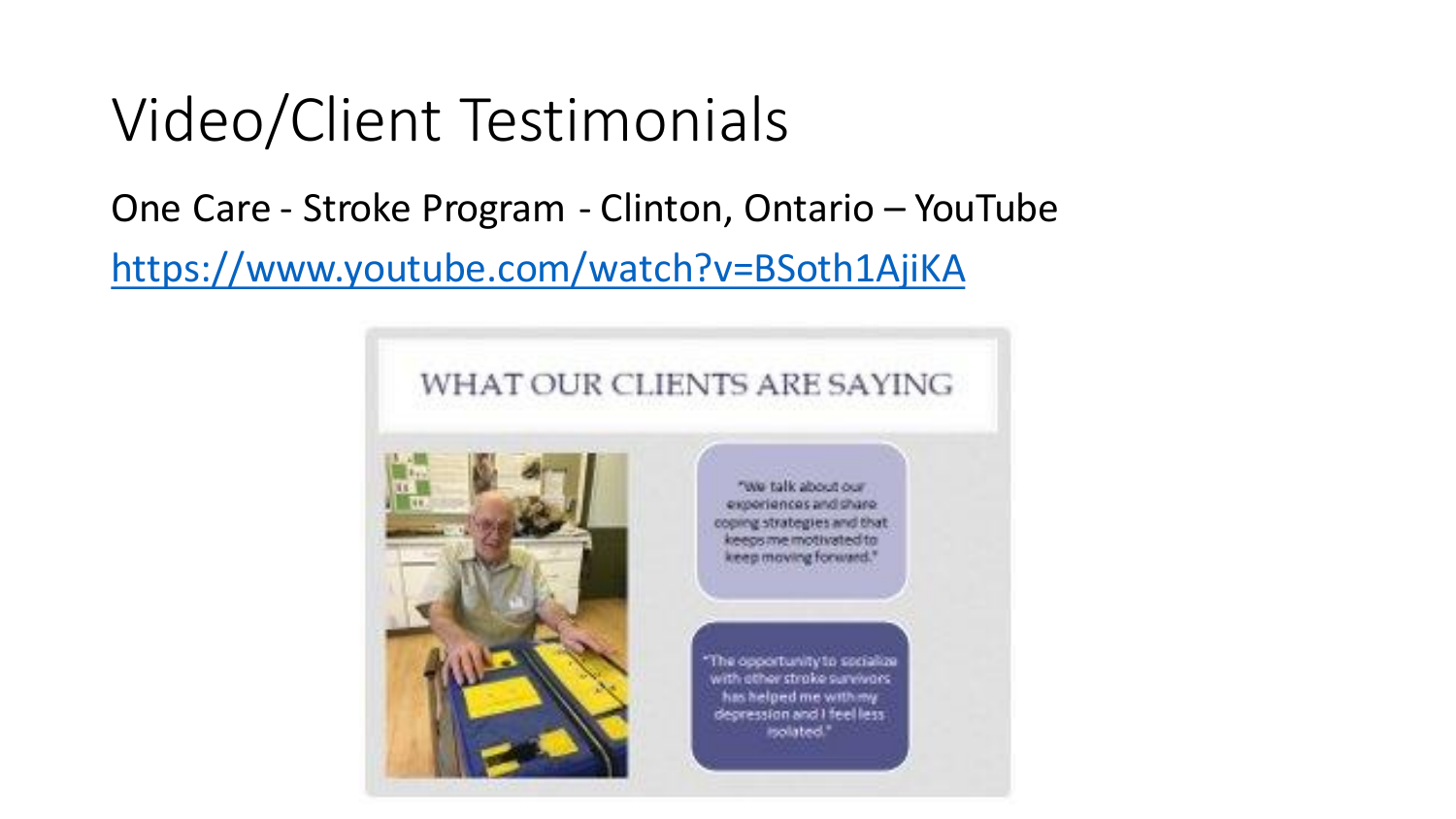## Discharge (the hardest part!)

Clients are informed at intake that program is time limited in nature

Life After Stroke Program staff monitor client goals and work with CSRT team to determine fitness for discharge

Reality is if no wait list, clients can remain in program

Clients supported to find appropriate resources in community to continue their recovery eg exercise programs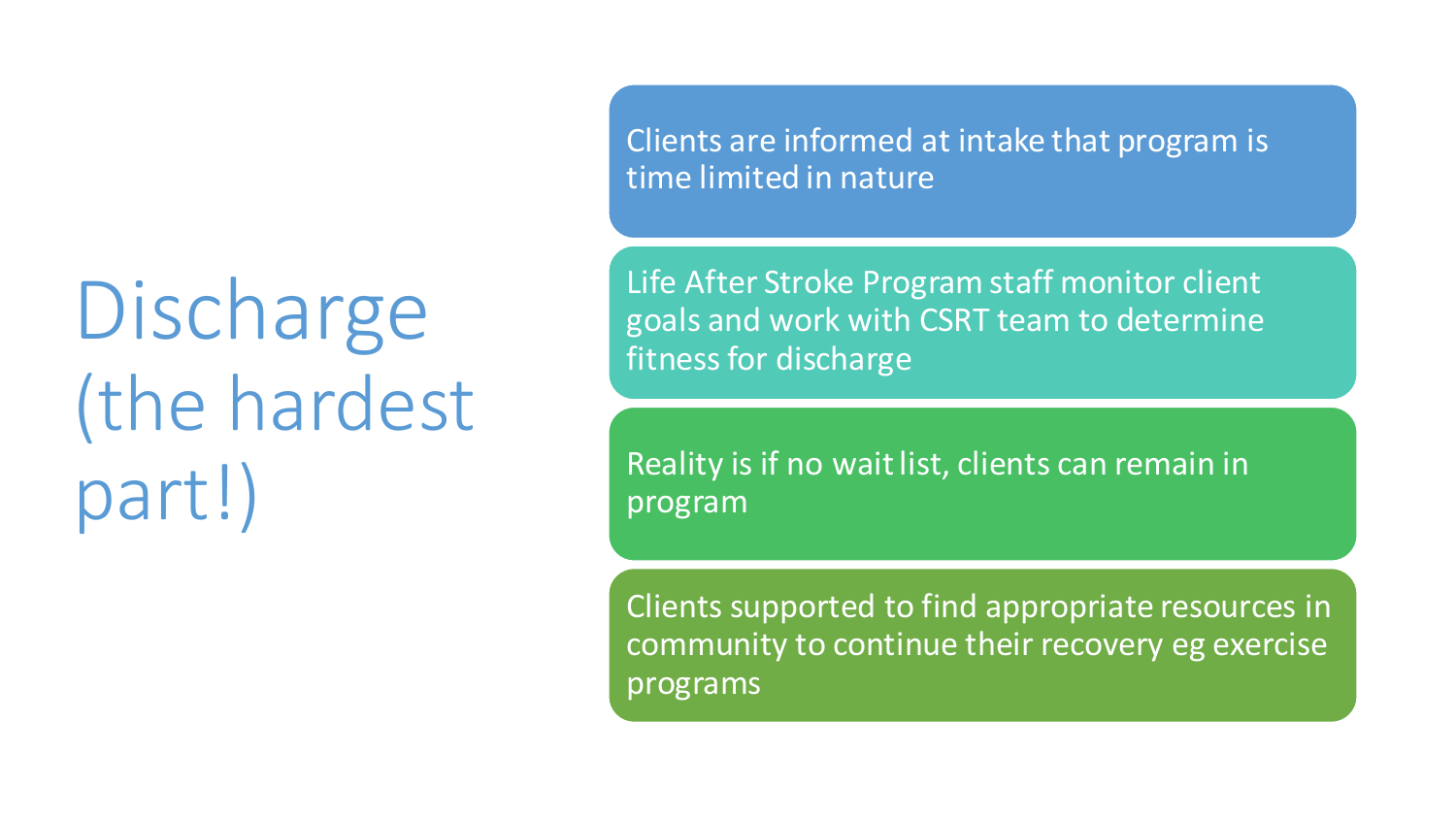### Life After Stroke Success Story

On waitlist for LAS Started LAS June 14<sup>th</sup>, 2016

Limited supports considering LTC but he did not want to be discharged from LAS Added 2nd LAS day and strength increased started using quad cane and walked to 220 ft

With the LAS program we were able to keep his rehabilitation program going strong and continued to work towards his goals

#### Proud home owner

\*continues with Rehab program

Discharged from CSRT March, 2016

LAS June 2016 and second day Oct 2016

Moved to Retirement Home January 2017

Bought his own home Oct 3, 2017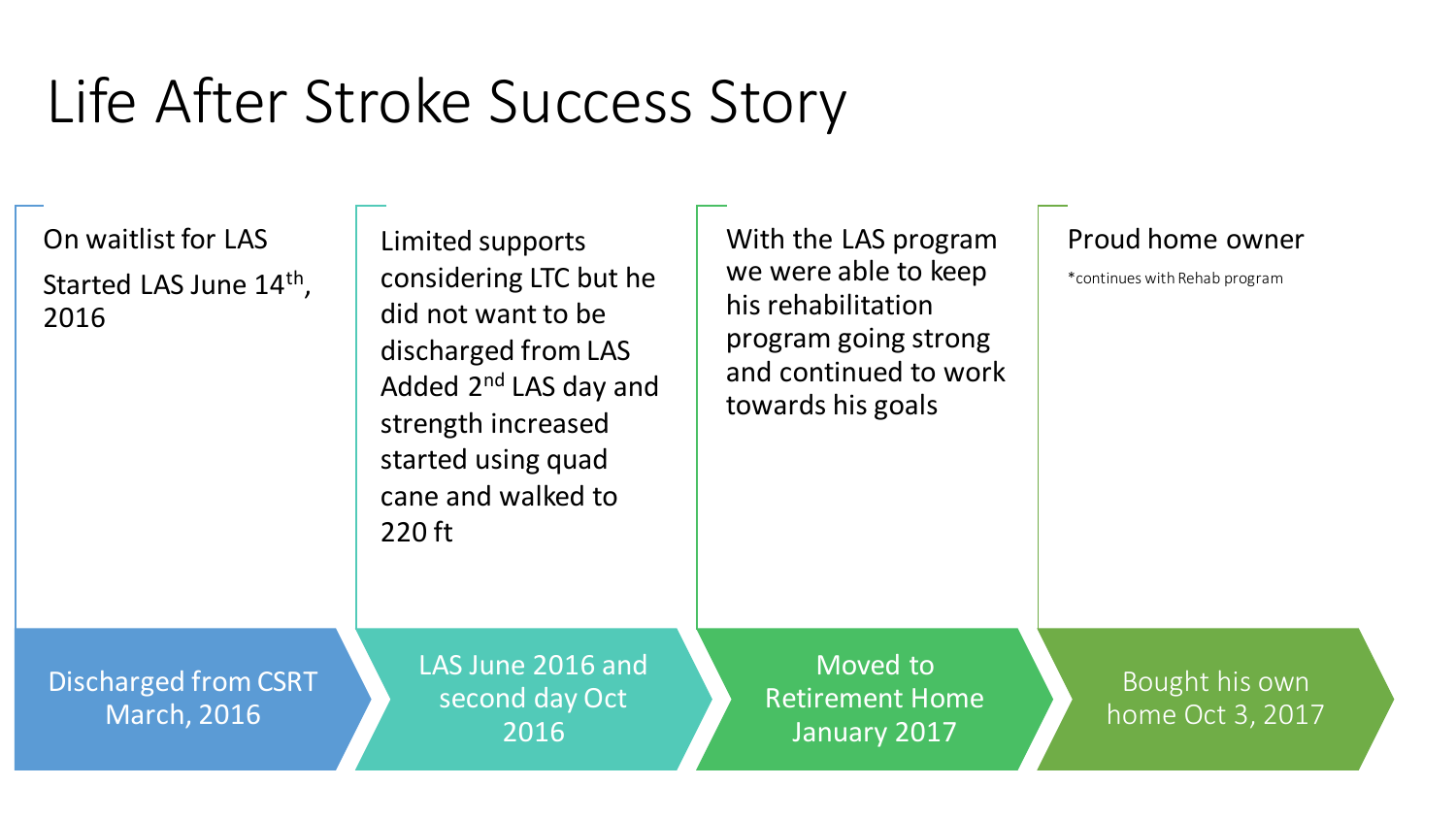### Life After Stroke Success Story

| <b>Stroke Rehab at</b><br><b>Parkwood Institute</b><br>Identified goals:<br>Return home and live<br>independently<br>Return to driving process<br><b>Returning to work</b> | Discharged from<br><b>Rehab to CSRT</b><br>Worked very closely with<br>team members<br>Was able to live safely<br>and independently in<br>his own home. | <b>Discharged from CSRT</b><br>services and referred<br>to the Strathroy Life<br>After Stroke program | <b>Joined Strathroy Life</b><br>After Stroke program<br>(1 day/week)<br>Passed his driver's test,<br>improved confidence<br>LAS program informed<br>that he resumed part-<br>time work |
|----------------------------------------------------------------------------------------------------------------------------------------------------------------------------|---------------------------------------------------------------------------------------------------------------------------------------------------------|-------------------------------------------------------------------------------------------------------|----------------------------------------------------------------------------------------------------------------------------------------------------------------------------------------|
| <b>July 2020</b>                                                                                                                                                           | Sep. 2020                                                                                                                                               | Dec. 2020                                                                                             | February 2021                                                                                                                                                                          |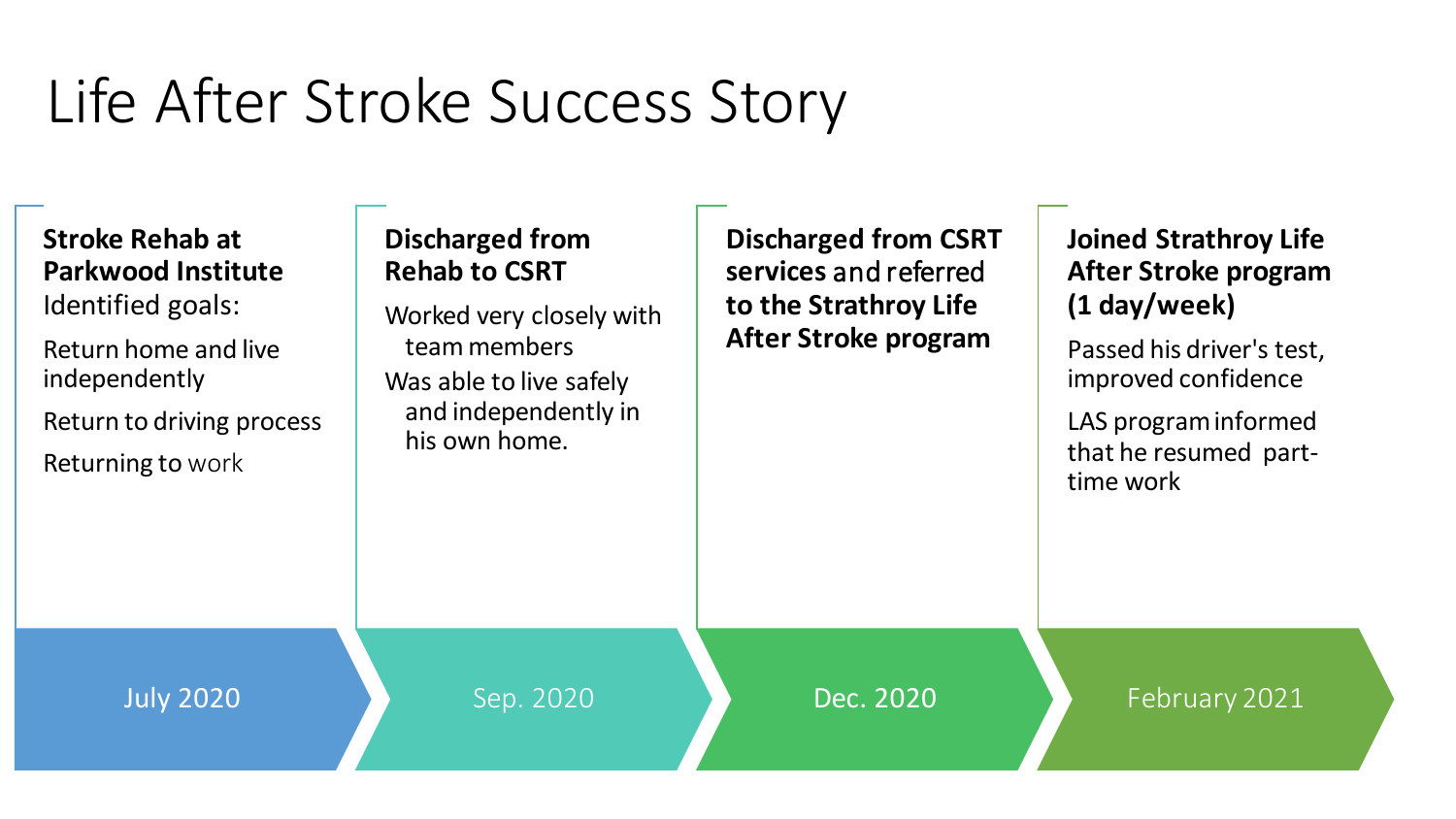#### Conclusion – Life After Stroke Programs

- Stroke survivors receive best practice stroke care beyond the formal inpatient/outpatient rehabilitation services that may be available.
- Provide an exit strategy for stroke survivors being discharged from outpatient rehabilitative care, creating flow
- More stroke survivors are achieving their optimal independence while remaining at home in their own communities.

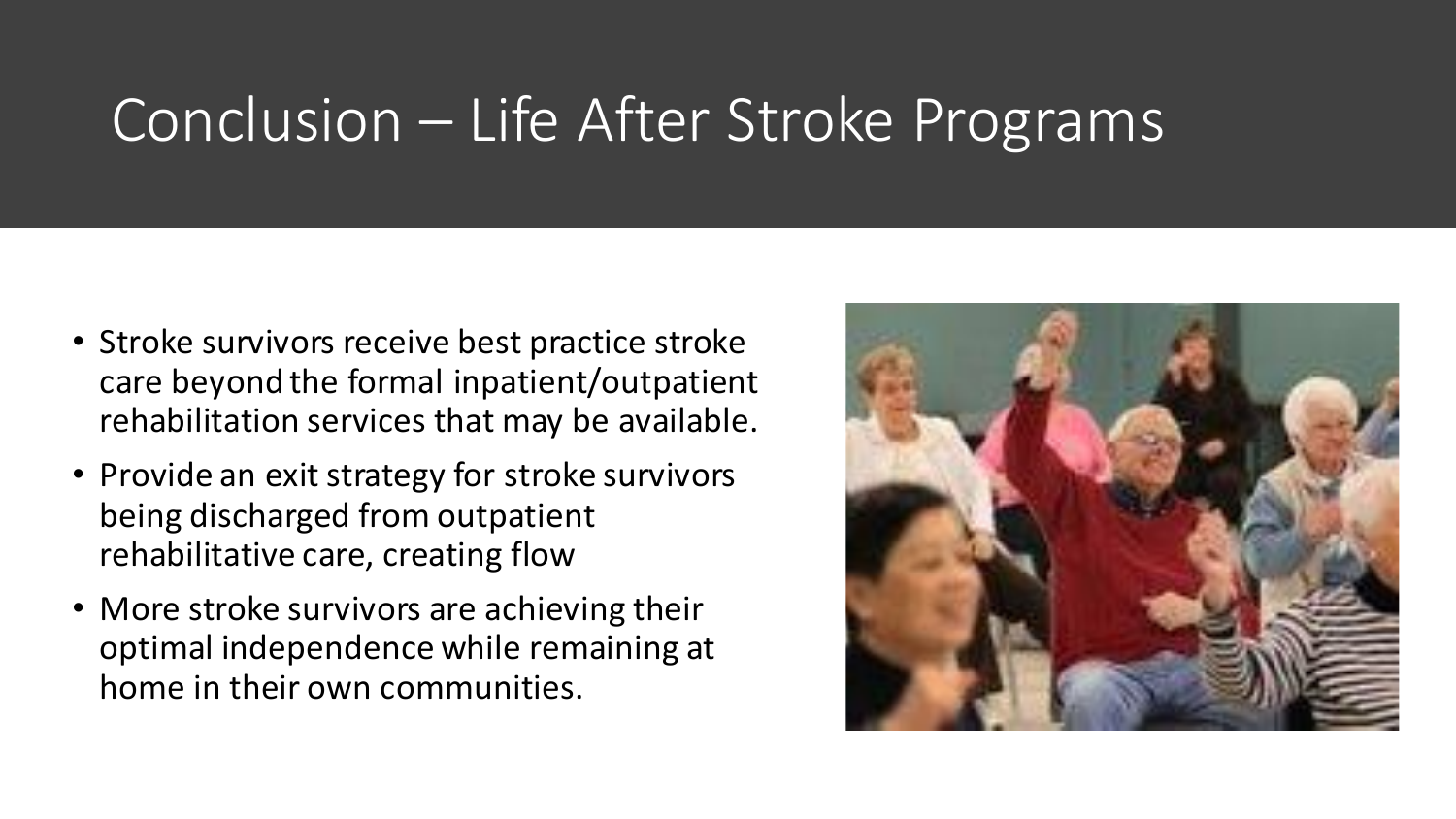







#### CONTACT INFORMATION

Margo Collver, Regional Community & Long-Term Care Coordinator

Southwestern Ontaruo Stroke Network

[Margo.Collver@lhsc.on.ca](mailto:Margo.Collver@lhsc.on.ca)

For further information/resources see our websites at:

[www.swostroke.ca](http://www.swostroke.ca)

<https://www.sjhc.london.on.ca/>

Community Stroke Rehabilitation Teams Life After Stroke Program video:

[https://youtu.be/0n\\_fEiemOQE](https://youtu.be/0n_fEiemOQE)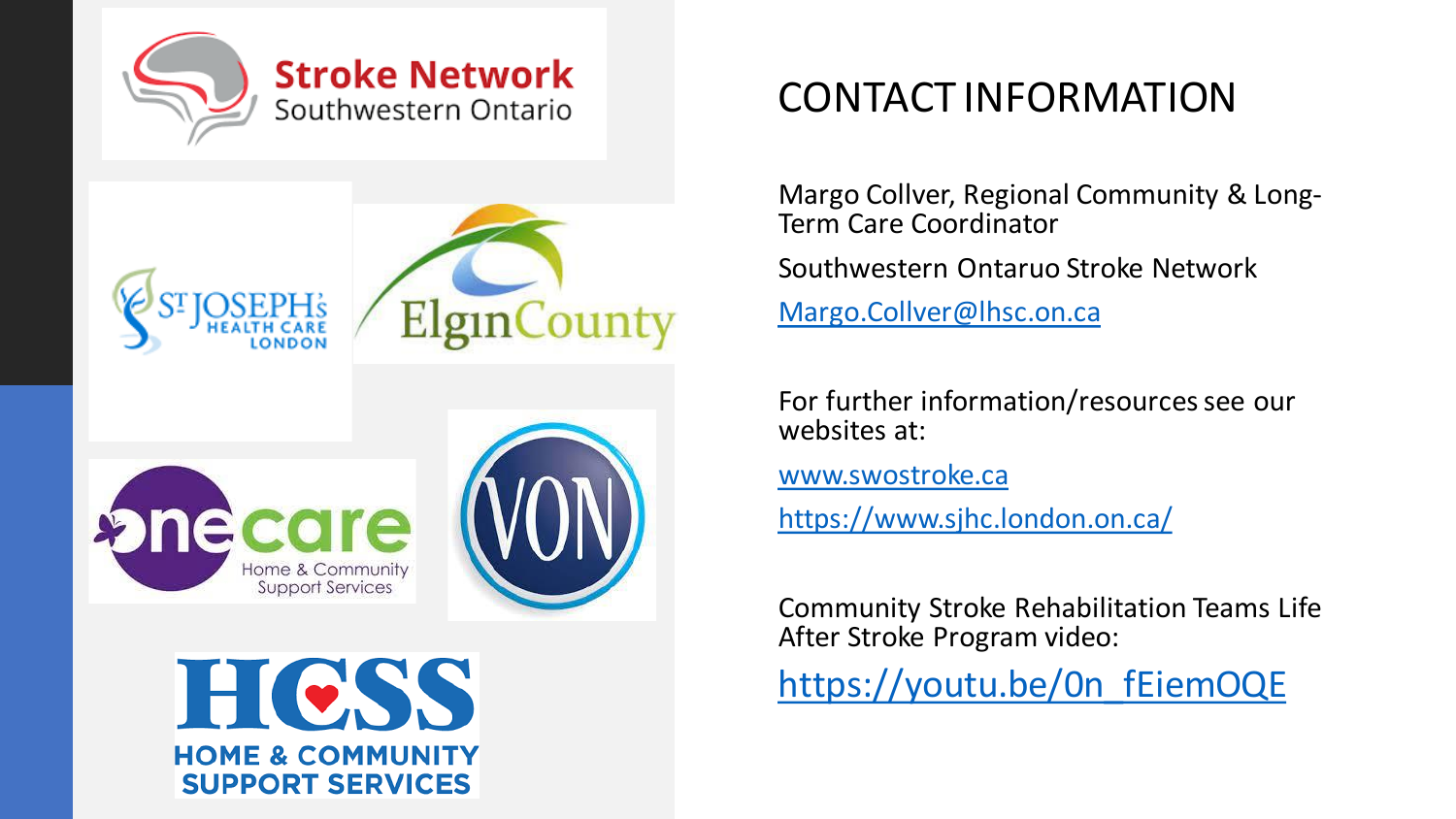#### References

Health Quality Ontario; Ministry of Health and Long-Term Care. Quality-based procedures: clinical handbook for stroke (acute and postacute). Toronto: Health Quality Ontario; 2016 December. 132 p. [Available from: http://www.hqontario.ca/evidence/evidence-process/episodes-of-care#community](http://www.hqontario.ca/evidence/evidence-process/episodes-of-care#community-stroke)stroke.

Heart and Stroke Foundation. (2019 December). *Canadian Stroke Best Practice Recommendations, [Rehabilitation, Recovery and Community Participation Post Stroke. https://www.heartandstroke.ca/-](https://www.heartandstroke.ca/-/media/1-stroke-best-practices/rehabilitation-nov2019/2019-csbpr6-rehabrecovery-module-eng-final-dec2019.ashx?rev=d9be6748ea0945368a0733e6b26423ae) /media/1-stroke-best-practices/rehabilitation-nov2019/2019-csbpr6-rehabrecovery-module-engfinal-dec2019.ashx?rev=d9be6748ea0945368a0733e6b26423ae*

Mayne, P. (2017, September 21). *Rare case of stroke recovery after 23 years, noted by researchers at Western and Lawson Health Research Institute.* Western University. https://mediarelations.uwo.ca/2017/09/21/rare-case-stroke-recovery-23-years-noted-researcherswestern-lawson-health-research-institute/

Teasall, R., Foley, N., Hussien, N., Salter, K., Cotoi, A., Richardson, M. (2015). *Evidence Based Review of Stroke Rehabilitation, 17th Edition*. 1-59.

[http://www.ebrsr.com/sites/default/files/documents/executive-summary-srebr\\_final\\_16ed.pdf](http://www.ebrsr.com/sites/default/files/documents/executive-summary-srebr_final_16ed.pdf)